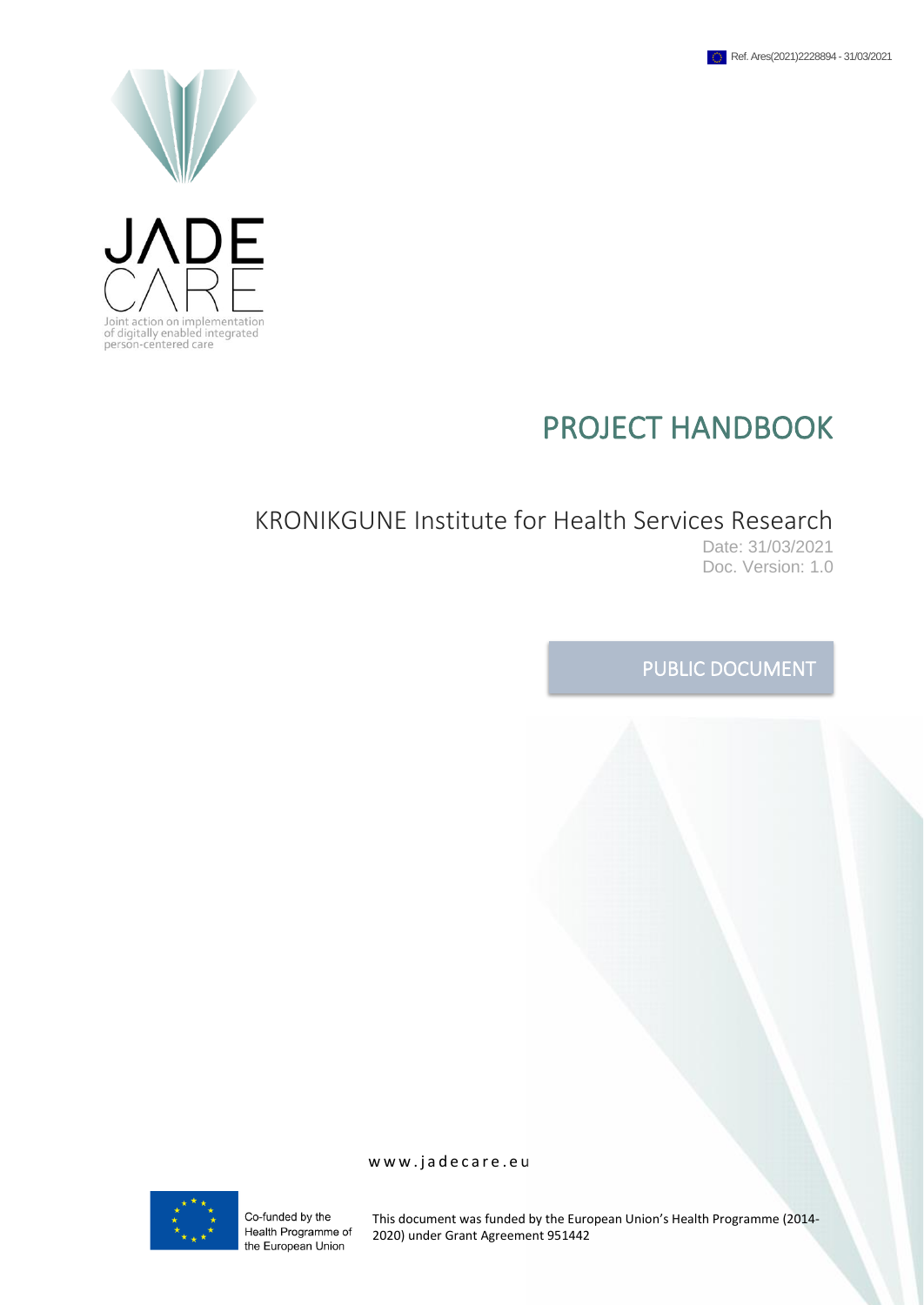

| <b>Title</b>              | Joint action on implementation of digitally enabled integrated person-centered care |
|---------------------------|-------------------------------------------------------------------------------------|
| Acronym                   | JADECARE                                                                            |
| <b>GA Number</b>          | 951442                                                                              |
| <b>Type of instrument</b> | Project Handbook                                                                    |
| <b>Topic</b>              | Coordination                                                                        |
| Date                      | 17/3/2021                                                                           |
| <b>Document Author</b>    | Jon Txarramendieta, KRONIKGUNE Institute for Health Services Research               |
| Website                   | www.jadecare.eu                                                                     |

# List of contributors

The list of contributors to this deliverable are presented in the following table:

| <b>Contributors</b>      | <b>Organization</b>                             |  |
|--------------------------|-------------------------------------------------|--|
| Ane Fullaondo            | <b>KRONIKGUNE</b>                               |  |
| Jose María Aguirre       | KRONIKGUNE                                      |  |
| Esteban de Manuel Keenoy | <b>KRONIKGUNE</b>                               |  |
| Martina Rimmele          | Bavarian Health and Food Safety Authority (LGL) |  |
| <b>Zdenek Gutter</b>     | University Hospital Olomouc (UHO)               |  |

# Version history

| <b>Revision</b> | <b>Date</b> | <b>Editor</b>                                                                                       | <b>Comments</b>                            |
|-----------------|-------------|-----------------------------------------------------------------------------------------------------|--------------------------------------------|
| 0.1             | 5/3/2021    | Jon Txarramendieta, KRONIKGUNE                                                                      | <b>First Draft</b>                         |
| 0.2             | 12/3/2021   | Martina Rimmele, LGL                                                                                | Suggestions for corrections in First Draft |
| 0.3             | 14/3/2021   | Zdenek Gutter, UHO                                                                                  | Review of the First Draft                  |
| 0.9             | 15/3/2021   | Jon Txarramendieta, KRONIKGUNE                                                                      | <b>Final Draft</b>                         |
| 1.0             | 25/3/2021   | Jon Txarramendieta, Ane Fullaondo,<br>Jose María Aguirre, Esteban de Ma-<br>nuel Keenoy, KRONIKGUNE | Quality review and version 1.0             |

# Disclaimer

This document contains information which is proprietary to the JADECARE consortium. Neither this document nor the information contained herein shall be used, duplicated or communicated by any means to any third party, in whole or parts, except with the prior written consent of the JADECARE consortium.

The content of this document represents the views of the author only and is his/her sole responsibility; it cannot be considered to reflect the views of the European Commission and/or the Consumers, Health, Agriculture and Food Executive Agency (CHAFEA) or any other body of the European Union. The European Commission and the Agency do not accept any responsibility for use that may be made of the information it contains.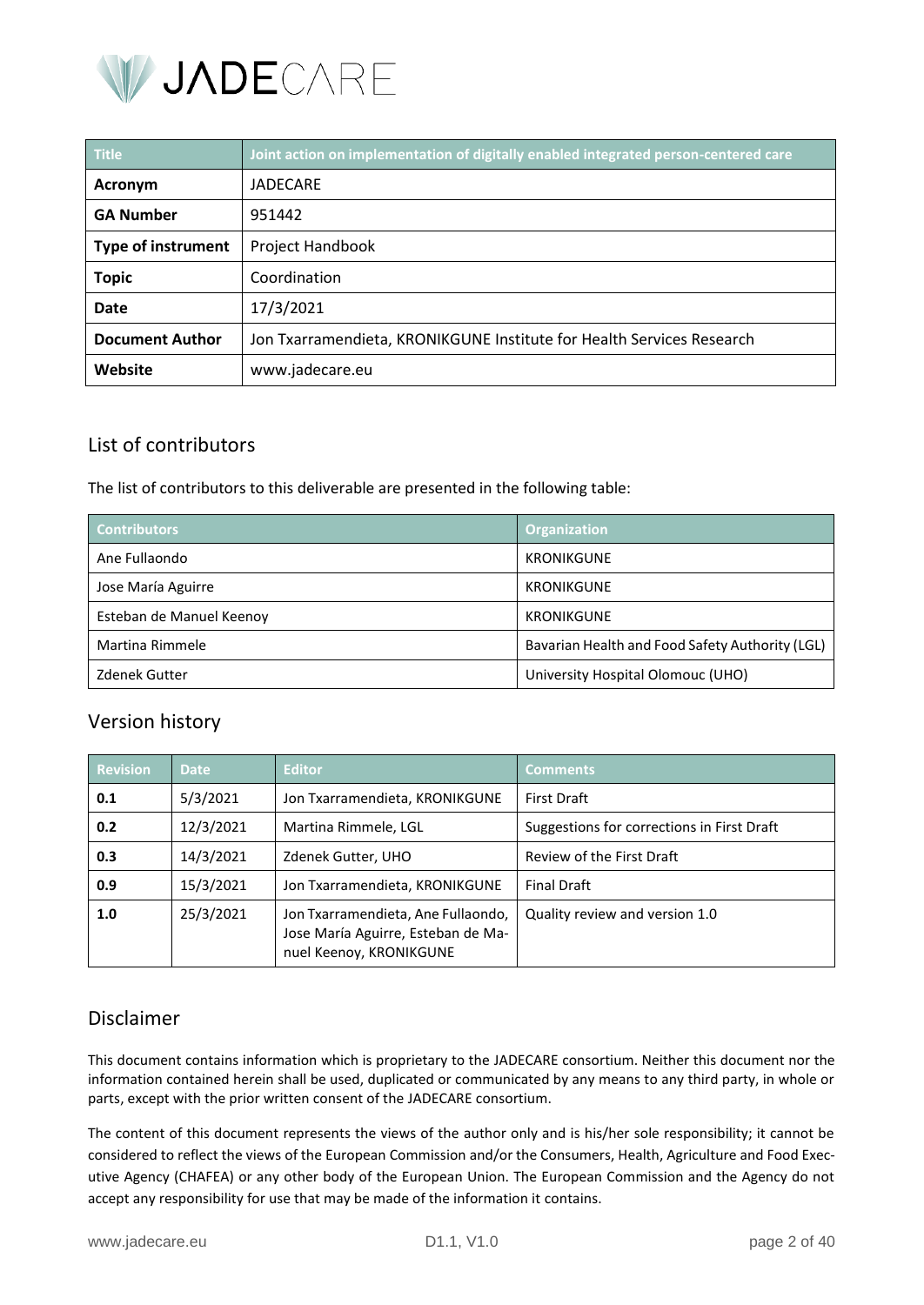

# Table of contents

| 1. |                                                                            |  |
|----|----------------------------------------------------------------------------|--|
| 2. |                                                                            |  |
|    |                                                                            |  |
| 3. |                                                                            |  |
| 4. |                                                                            |  |
|    |                                                                            |  |
| 5. |                                                                            |  |
|    |                                                                            |  |
| 6. |                                                                            |  |
|    |                                                                            |  |
|    |                                                                            |  |
|    |                                                                            |  |
|    |                                                                            |  |
|    |                                                                            |  |
|    |                                                                            |  |
|    |                                                                            |  |
|    |                                                                            |  |
|    |                                                                            |  |
| 7. |                                                                            |  |
|    |                                                                            |  |
|    |                                                                            |  |
|    |                                                                            |  |
| 8. | APPENDIX 1: GENERAL PROCEDURE FOR JADECARE STEERING COMMITTEE MEETINGS  31 |  |
| 9. |                                                                            |  |
|    |                                                                            |  |
|    |                                                                            |  |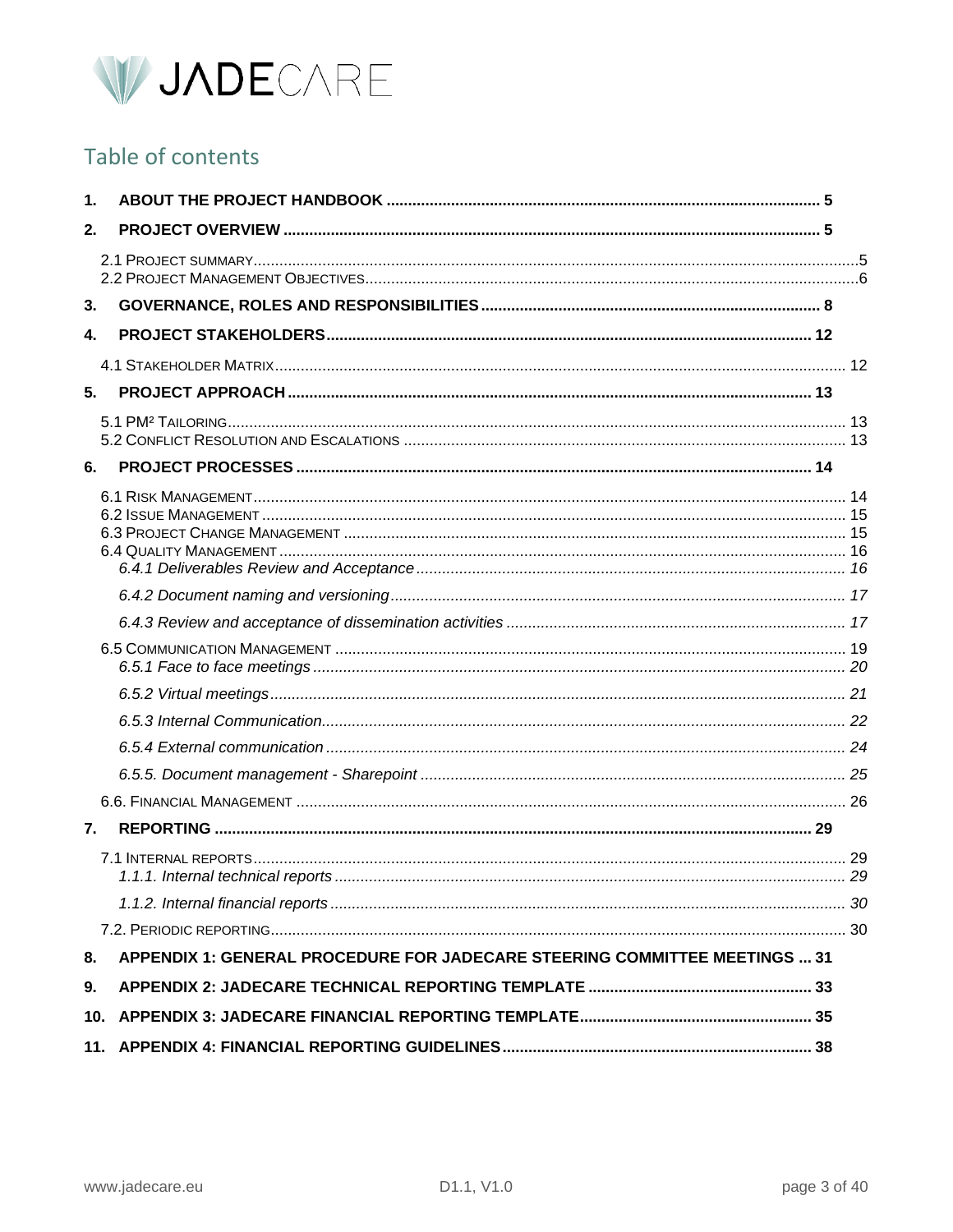

# Table of abbreviations

| JA              | Joint Action                                                             |  |
|-----------------|--------------------------------------------------------------------------|--|
| AE              | <b>Affiliated Entity</b>                                                 |  |
| CA              | <b>Competent Authority</b>                                               |  |
| <b>CFS</b>      | Certificate on Financial Statements                                      |  |
| <b>CHAFEA</b>   | Consumers, Health, Agriculture and Food Executive Agency                 |  |
| Co-LEO          | Co- Leading Executive Organization                                       |  |
| <b>CT</b>       | <b>Coordination Team</b>                                                 |  |
| <b>DG SANTE</b> | Directorate-General for Health and Food Safety                           |  |
| EC              | <b>European Commission</b>                                               |  |
| EEA             | European Economic Area                                                   |  |
| EU              | <b>European Union</b>                                                    |  |
| FM              | <b>Financial Manager</b>                                                 |  |
| <b>FTP</b>      | <b>File Transfer Protocol</b>                                            |  |
| GA              | <b>General Assembly</b>                                                  |  |
| H2020           | Horizon 2020                                                             |  |
| <b>HSBC</b>     | Health and Social Care Board, Northern Ireland                           |  |
| IC              | <b>Integrated Care</b>                                                   |  |
| <b>ICMJE</b>    | International Committee of Medical Journal Editors                       |  |
| ICT             | <b>Information Communications Technology</b>                             |  |
| id              | identity                                                                 |  |
| <b>JAC</b>      | Joint Action Coordinator                                                 |  |
| <b>JADECARE</b> | Joint Action on Digital Enabled integrated person-centered CARE          |  |
| LB              | Lead Beneficiary                                                         |  |
| <b>LEO</b>      | Leading Executive Organization                                           |  |
| MoH             | Ministry of Health                                                       |  |
| <b>MS</b>       | <b>Member State</b>                                                      |  |
| <b>NAWG</b>     | <b>Next Adopters Working Group</b>                                       |  |
| <b>NGO</b>      | Non-Governmental Organization                                            |  |
| oGP             | <b>Original Good Practice</b>                                            |  |
| PB              | Policy Board                                                             |  |
| <b>PFSIGN</b>   | <b>Project Financial Signatory</b>                                       |  |
| <b>PM</b>       | Project Management/Project Manager                                       |  |
| PM <sup>2</sup> | Open Project Management Methodology                                      |  |
| <b>RP</b>       | <b>Reporting Period</b>                                                  |  |
| SC              | <b>Steering Committee</b>                                                |  |
| SCO             | <b>Scientific Coordination</b>                                           |  |
|                 | Steering Group on Health Promotion and Prevention and Management of Non- |  |
| <b>SGPP</b>     | <b>Communicable Diseases</b>                                             |  |
| SMART           | Specific, Measurable, Attainable/Achievable, Realistic and Time Bound    |  |
| <b>WP</b>       | <b>Work Package</b>                                                      |  |
| <b>WPL</b>      | Work Package Lead                                                        |  |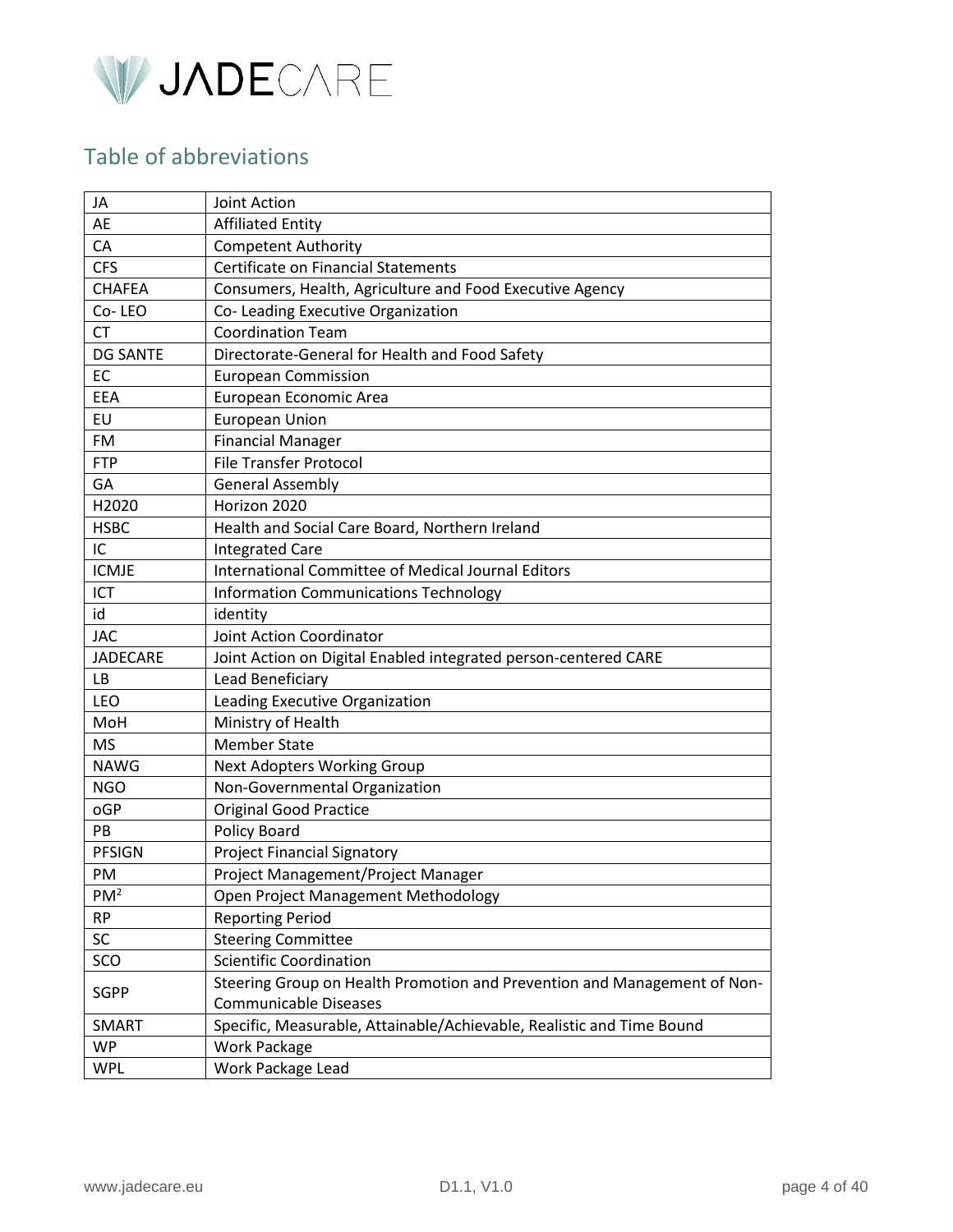

# <span id="page-4-0"></span>1.About the Project Handbook

The *Project Handbook* summarizes the project's objectives, documents the selected approach for achieving the project goals and establishes guidelines and standards for the project**.** It also highlights the key controlling processes to be used, the project policies and rules, and the overall management approach.

The *Project Handbook* presents the basis for managing the Joint Action (JA) and is an important point of reference for all JA members and stakeholders. The *Project Handbook* is kept up to date throughout the life of the JA by the Coordinator, KRONIKGUNE Institute for Health Services Research.

# <span id="page-4-1"></span>2. Project Overview

# <span id="page-4-2"></span>2.1 Project summary

JADECARE (Joint Action on implementation of Digitally Enabled integrated person-centered CARE) intends to contribute to innovative, efficient and sustainable health systems, providing expertise and sharing good practices to assist the Member States in undertaking health system reforms. The JA aims to enable the participating national authorities to benefit from efficient solutions in digitally enabled integrated person-centered care developed by Early adopters of original Good Practices (oGPs). It supports best practice transfer from oGPs to Next adopters. JADECARE is focusing on the transfer and adoption of four oGPs concerning integration, chronic conditions, multimorbidities, frail people and patients with complex needs, self-care, prevention and population health, disease management and case management: Basque Health strategy in ageing and chronicity: integrated care, Catalan open innovation hub on ICT-supported integrated care services for chronic patients, The OptiMedis Model-Population-based integrated care (Germany) and Digital roadmap towards an integrated health care sector (Denmark).

JADECARE involves 17 Competent Authorities and 31 Affiliated Entities from 17 countries all around Europe, providing a complete scenario of the idiosyncrasy and differences that can be found. The local context, maturity of integrated care models, legal frameworks, culture/values and relevant leaders are going to be considered for each of the 23 "next adopters". The methodology will allow the transfer in different contexts: socioeconomic, cultural, legal, model and maturity of health systems.

The general goals of JADECARE are:

- To reinforce the capacity of health authorities to address all the important aspects of health system transformation successfully, in particular the transition to digitally enabled, integrated, person-centered care.
- To support the best practice transfer from the systems of the "early adopters" to the "next adopters".

During the JA, health authorities will strengthen their capacity for digitally enabled, integrated, person-centred care by improving knowledge in the use of implementation methodologies, adopting a systematic appraisal of the quality of practice transfer and including sustainability elements in the transferred local good practices. Authorities will participate in a community of stakeholders that explores ways to boost and leverage the inclusion of digitally enabled, integrated, person-centred care at policy level.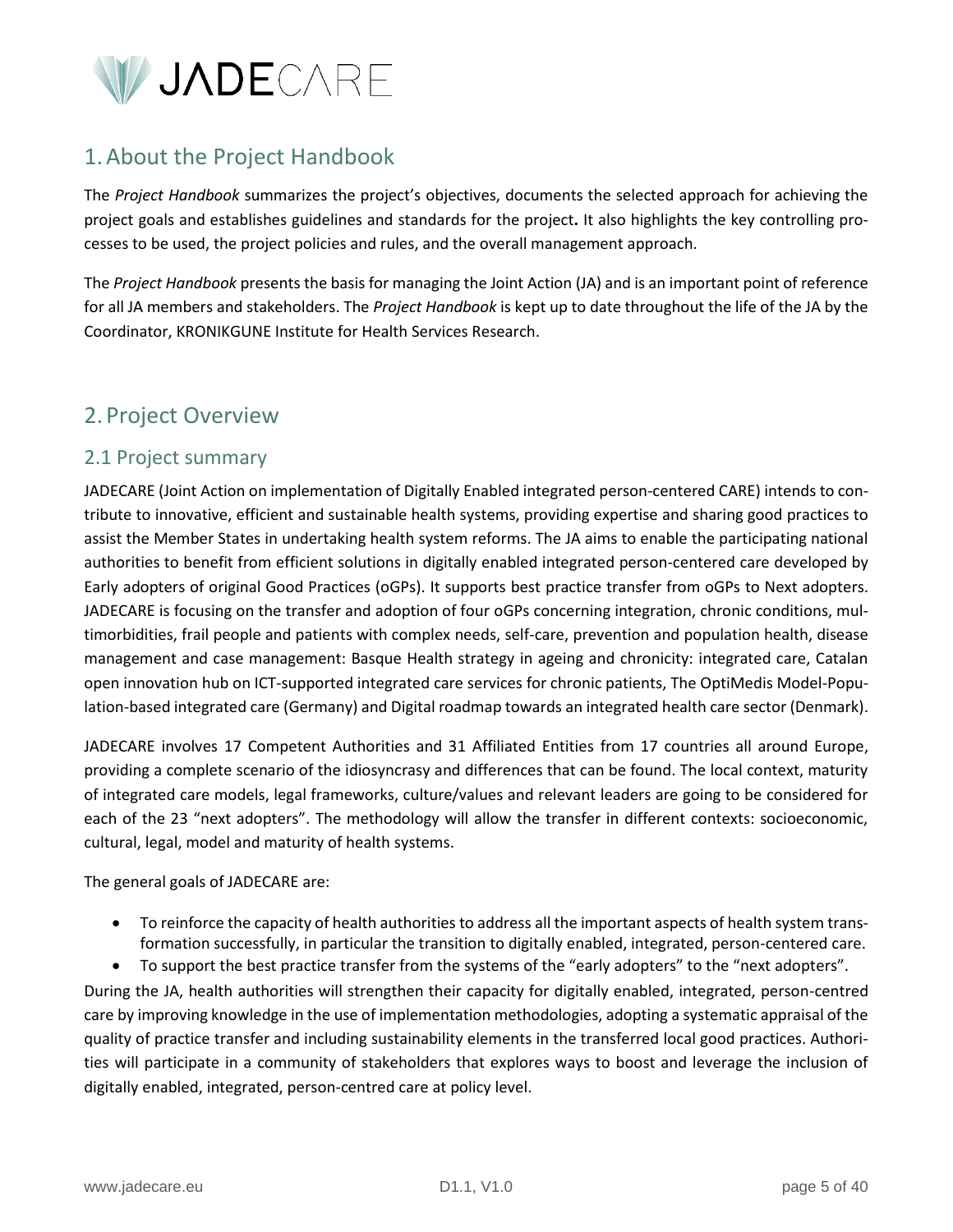

The transfer of the best practices from early adopters selected by the Steering Group on Health Promotion and Prevention and Management of Non-Communicable Diseases (SGPP) will be focused on the preparation of the local environment for the implementation in the next adopter sites. Depending on local circumstances, the appropriate strategies will be formulated and resources committed. A learning community will be created for developing, collecting and exchanging knowledge through "twinning actions", dedicated seminars and workshops, and other activities.

JADECARE will reinforce the capacity of care authorities to:

- Support the change management and re-organize the existing care models as a result of piloting that will be done in WP5-8. JADECARE will generate data on the impact of the change and establish a common framework and methodology of how integrated care (IC) should be delivered
- Embed digital technologies and tools in the care services: all oGPs are based on the use of digital technologies and tools and the JA will also analyse how the implementation could be done in a broad range of situations from digital illiterate health systems to very advanced ones
- Re-organize patient pathways in the next adopter sites including the experience and point of view of the patients
- Consider and monitor health workforce roles and skills with digital technologies and data development
- Build the capacity of individuals and communities to participate in the care process
- Empower citizens in active participation in healthcare decision making, including the use of patient reported data
- Analyse new payment methods
- Evaluate new performance assessment methods

The objectives of the Project will be established at two levels:

- At JA level, Specific Objectives address ambition, impact, deployment and management.
- At next adopters' level Specific, Measurable, Attainable/Achievable, Realistic and Time Bound (SMART) objectives and key performance indicators will be tailored to each site according to the local Good Practice and Action Plans defined and implemented.

JADECARE project will contribute to the objectives of the Thematic priority 3.4. of Annex I to the Third Health Programme Regulation. It will help to develop innovative, efficient and sustainable health systems, providing expertise and sharing good practices to assist Member States in undertaking health system reforms. It will set up a methodology for pooling the expertise of the participating 17 Members States. The Work Plan divided into eight work packages deploys the blueprint designed to ensure the desired impact of JADECARE. It will provide evidencebased advice on effective and efficient investment and innovation in health systems, based on the experience of the four original Good Practices in digitally enabled integrated person-centered care. The four oGPs have been selected by the SGPP as the most interesting and promising practices to transfer to other countries.

# <span id="page-5-0"></span>2.2 Project Management Objectives

The management approach of the JA is based on the  $PM^2$  methodology of the European Commission, tailored to the context of JADECARE. It is also based on the broad experience of KRONIKGUNE in the coordination of cooperative projects at international level in H2020 and previous Framework Programmes, but also in the area of Public Health.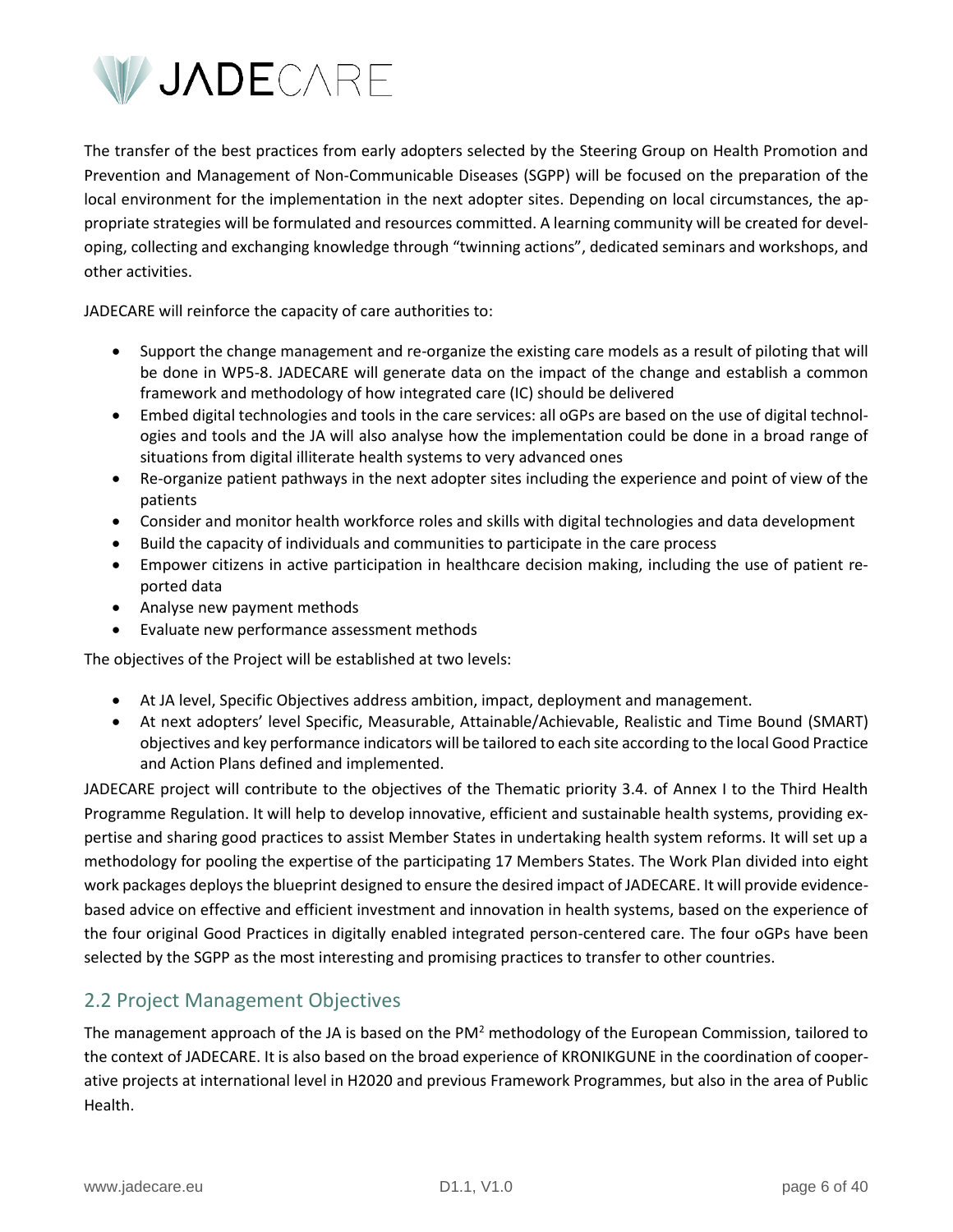

The management structure of JA has been designed to respond to the needs of a large-scale consortium. It involves a broad range of stakeholders (CAs and AEs) at pan-European level in the implementation and sustainability of good practices. Specifically, it intends to reinforce the capacity of health authorities to successfully address the transition of health systems to digitally-enabled integrated person-centered care, as well as to support the best practice transfer, while respecting traditional and accepted project management standards and principles.

Coordination and implementation roles and activities in the Joint Action are performed by Competent Authorities (CAs) (as Leading Beneficiaries (LB)), and Affiliated Entities (AEs). AEs can act as Leading Executive Organisations (LEO) and Co-Leading Executive Organisations. CAs and AEs are responsible for Work Packages and/or Tasks and contribute to the Deliverables and Milestones as described in the JADECARE Joint Action Grant Agreement.

Many tasks have a somewhat tight, though thoroughly evaluated, time schedule. This will require a close monitoring and emphasis on internal communication between consortium members, to allow close progress assessment and interaction between all the actors involved in the JA. The management structure aims to ensure efficiency and, at the same time, to avoid imposing an exaggerated overhead on the project that could hamper its real implementation and development.

The described management activities are focused on the executing phase of the JA, as well as on assuring that after the closing phase of the project, a real change has been achieved and the sustainability of the new models is instigated. The structure for the JA is based on a multi-level organization that ensures:

- The fulfilment of the project work plan.
- The management of trade-offs affecting scope, quality, time, and cost.
- The due attention needed on critical activities that aim to ensure the achievement of milestones and deliverables and that contribute to strategic objectives.
- The relationships among partners, including conflict resolution.
- The quality and efficiency with which the project activities are carried out.
- The proper follow-up and fulfilment of the Grant Agreement with CHAFEA, including administrative and financial issues, the Consortium Agreement and any other legal arrangements with external parties.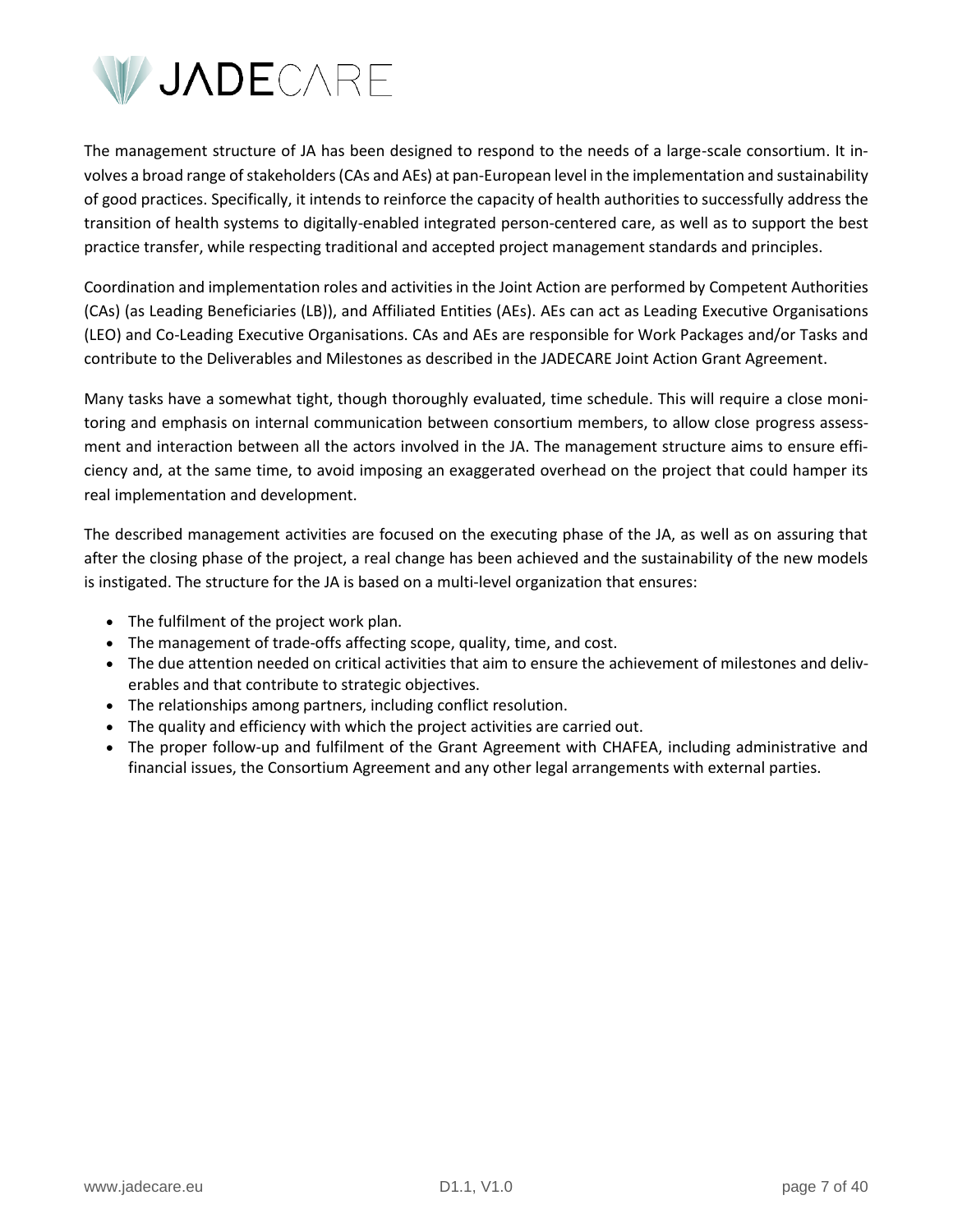

# <span id="page-7-0"></span>3.Governance, Roles and Responsibilities





The management structure in JADECARE is composed by the General Assembly (GA), the Steering Committee (SC), the Coordination Team (WP1 Leader), the Work Package Leads (WPL), the Next Adopters Working Groups (NAWG) and the Policy Board (PB). This management structure will promote smooth and dynamic collaboration between the project participants.

**General Assembly (GA):** A general assembly of all entities with decision-making responsibility in matters affecting the overall project strategy, major work plan updates, composition of the Consortium, effort and budget re-assignment.

The GA will be chaired by the Joint Action Coordinator and contain representatives from each of the Competent Authorities. This plenary assembly will be the ultimate decision-making body in JADECARE. It will deal with critical issues affecting the JA, such as overall strategy and all other matters that the Steering Committee opts to refer to a higher level. GA members will be required to have the authority to take corrective actions and make decisions as necessary within their respective organizations or clarify the relevant line management. The GA will approve (via the Consortium Agreement) the management structure, and the decision-making principles and responsibilities of all management bodies as described in this section before the start of JADECARE. Typically, the GA will deal with major amendments to the work plan, changes in the composition of the Consortium, and changes in ef-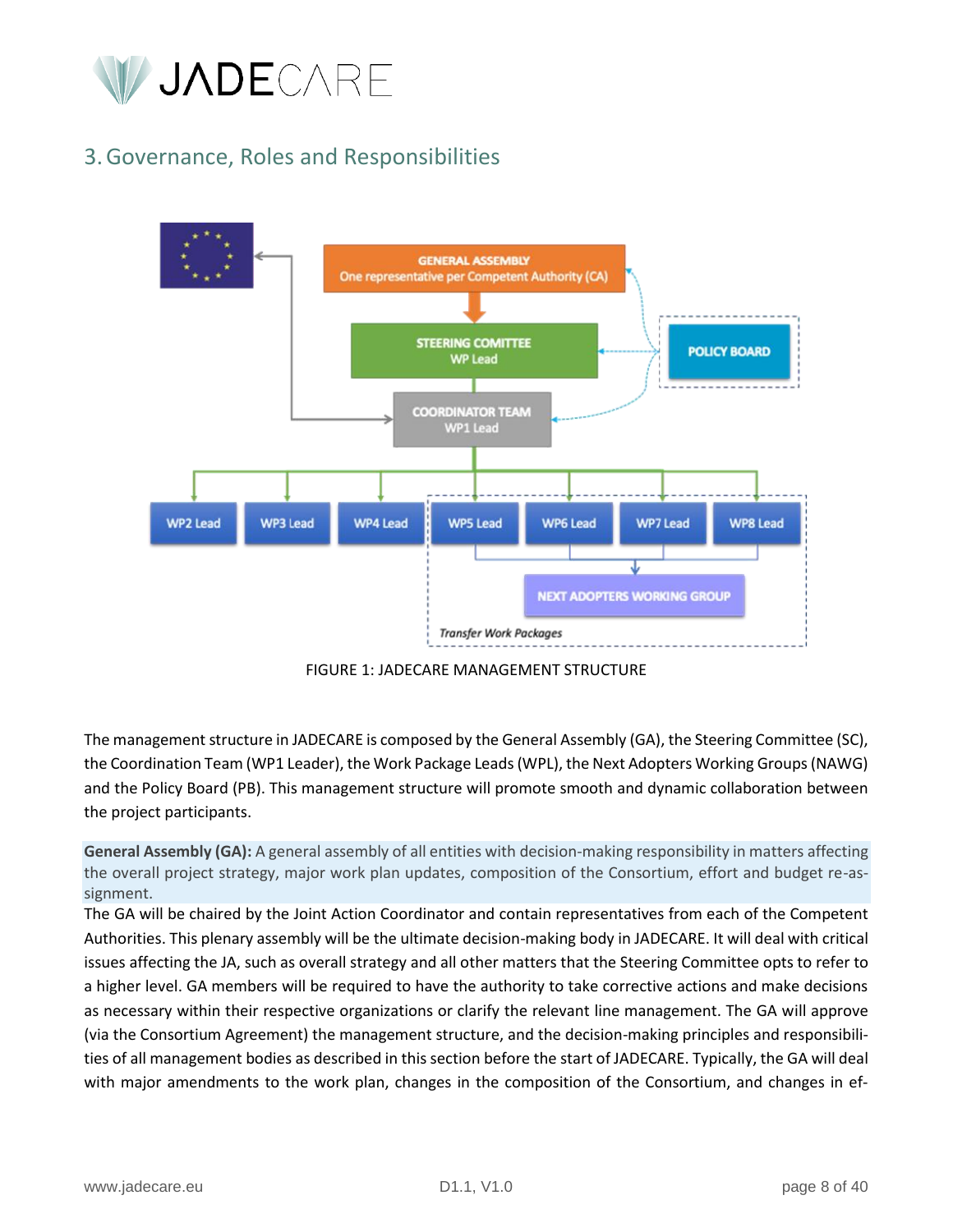

fort/budget allocation between work packages. The GA will also monitor and review progress, ensure that objectives are met and approve deliverables, supervise management and coordination and the performance in the different work packages, as periodically reported by the SC.

The GA will thus meet at least once a year face-to-face, so that the project evolution and governance are visible and transparent to all participants, and contributions are gathered and discussed in a timely fashion. GA members might be assisted by technical or managerial staff from their organizations for these meetings. For decision purposes, each member of the GA will be allocated one vote. Two thirds of the members attending a meeting of the GA will constitute a quorum. Simple majority of the attending members will be enough for decision adoption. In the event of a tied vote, the JA Coordinator (as Chair) will have an additional vote. DG SANTE and CHAFEA's representatives will participate as observers in the meetings.

**Steering Committee (SC):** An operational body comprising the Coordination Team and the WP Leads (Lead Beneficiary, Leading and Co-Leading Executive Organisations) as a decision making on daily running of the project, with prerogatives regarding minor updates, and effort/budget re-assignment as well as conflict resolution. SC will be an operational body in charge of daily coordination of the project work, following up progress in each of the critical areas and the planning of tasks and activities. The SC will be responsible of monitoring the technical quality of the work and coordination between WP Leads, and of conflict resolution as well as the establishment of mitigation plans to reduce impact of potential risks. These include the resolution of disputes and matters relating to allocation of efforts, as well as situations in which the project efficiency might be endangered. At the initiative of any of its members, the SC will also be able to constitute committees for matters that require specific attention (such as security, new technological issues, gender equality, etc.), and to establish working procedures for such committees. The SC will meet at least once a month via tele- or web-conferencing, and at least once a year face-to-face. Consensus will be needed for decision adoption. DG SANTE and CHAFEA's representatives will participate as observers in the meetings.

**Coordination Team (CT):** KRONIKGUNE will assume the role of JA Coordinator, being the organization representing the JADECARE Consortium. It will be responsible for the achievement of the JA goals and the contractual obligations towards the European Commission, and will provide global scientific and technical leadership, quality assurance policy and overall coordination of the JA. The Coordinator Team will be formed by the JA Coordinator supported by the Scientific Coordinator, the Project Manager and the Financial Manager.

**The JA Coordinator (JAC)** will lead the Coordinator team, assuming the overall leadership of the JA; will provide strategic guidance, devise changes in scope and focus of the different tasks, coordinate all efforts of the SC and manage dependencies between tasks, linking components towards a successful completion of the JA. The JAC will be a central figure for conflict resolution, decision-making enabling and consensus building. The JAC will also deal with partnership management (accession of new partners, withdrawal, formal relationships with external collaborators), as well as supervise relationships with related external initiatives, managing the stakeholder expectations.

**Scientific Coordination (SCO)** will be responsible for the delivery of high-quality results within the identified objectives and constraints; will oversee establishing a common overall methodological approach, defining high quality standards and directing the efforts towards implementation, assessment and scientific publications. The SCO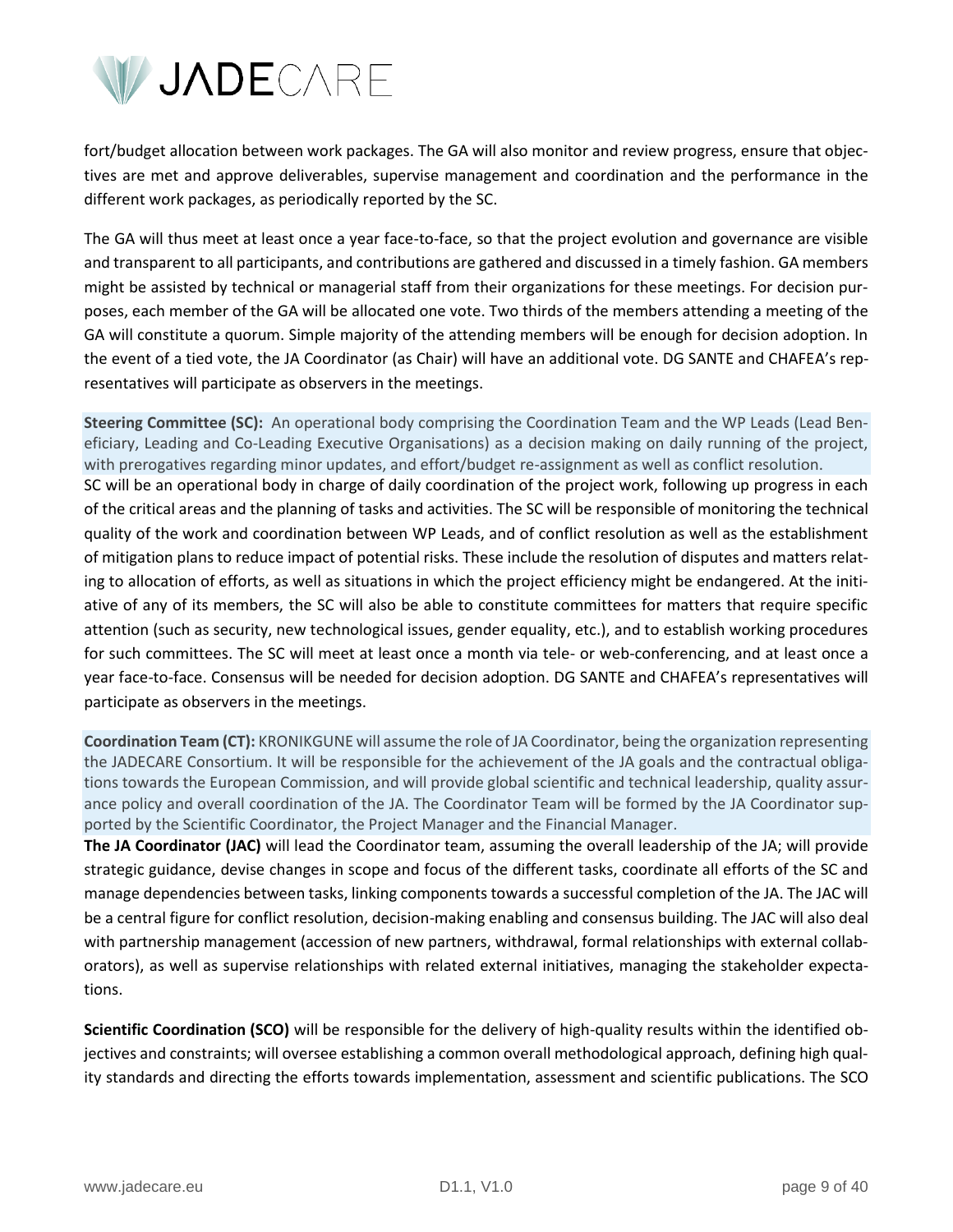

will provide ethical oversight, guaranteeing that data collection and analysis are performed according to current legislation at European and national level.

**Project Management (PM)** will oversee the day-to-day management of the JA; will support the coordinator's activities and monitor compliance with the work plan, planned resources, time schedule and liaison with CHAFEA. The PM will support WP Leads, promoting synergy and efficiency, facilitating communication among partners, ensuring timely submission of the project deliverables and tracking milestones. The PM will drive risk and issue management (identification, assessment of threats and opportunities, mitigation and contingency plans), manage quality control procedures, support meetings organization and production of minutes. The PM will also promote the application of the management methodology and the use of the PM<sup>2</sup> methodology's artefacts, information systems, governance and logistics.

**Financial Management (FM)** will be responsible for overall financial management (periodic reporting, budget management, payments control). The FM will be also responsible of Grant Agreement and Consortium Agreement management (amendments) and other legal issues.

**Work Package Lead (WPL)** will be performed by the Lead Beneficiary (LB), the Leading Executive Organization (LEO) and the co-Leading Executive Organisation.

LEO and co-Leading Executive Organisation have the responsibility for day-to-day management and coordination of the activities included in their respective work packages as defined in the work plan, implement solutions for problems, supervise Task Leaders, produce the corresponding deliverables, identify risks as early as possible and follow them up, and report to the PM about the progress achieved against that planned. They will be able to raise proposals to the SC regarding effort and budget redistribution, and re-assignment of roles and responsibilities within their respective WPs. WP participants will meet at least once a month via tele- or web-conferencing.

#### **Next Adopters Working Groups (NAWG)** including local stakeholders in all the participating countries.

A Next Adopters Working Group (NAWG) will be created in each of the next adopter sites for the implementation of the Local Good Practices, led by the representative of the corresponding CA or AE. NAWGs will be supported by the responsible persons of the oGPs as described in the transfer WPs (WP5-8). The NAWG will include representatives of health systems, healthcare professionals, community members, third sector organizations. All members of each next adopter team will meet regularly to share experiences and learn from each other, suggest improvements, receive and provide support, plan different measures, review objectives, and collect and deliver good practices. During these meetings, the CA or AE representative will inform the members of the team about the progress of the intervention in the other areas, highlighting any problematic situation or any issues raised.

**Policy Board (PB)** An external board composed by representatives of Ministries of Health (MoH) of all the participating countries.

The policy board will be formed by all Competent Authorities involved in JADECARE that are Ministries of Health (MoH), national focal points for Health Programme at the European Commission (or other representatives of MSs identified by them) from other Member States from EU and EEA, and all other policy-oriented stakeholders that implementers will identify as important based on their sustainability-related analyses. The role of the Policy Board will be to give input to sustainability plans from the focus of policy, and to define core messages to support evi-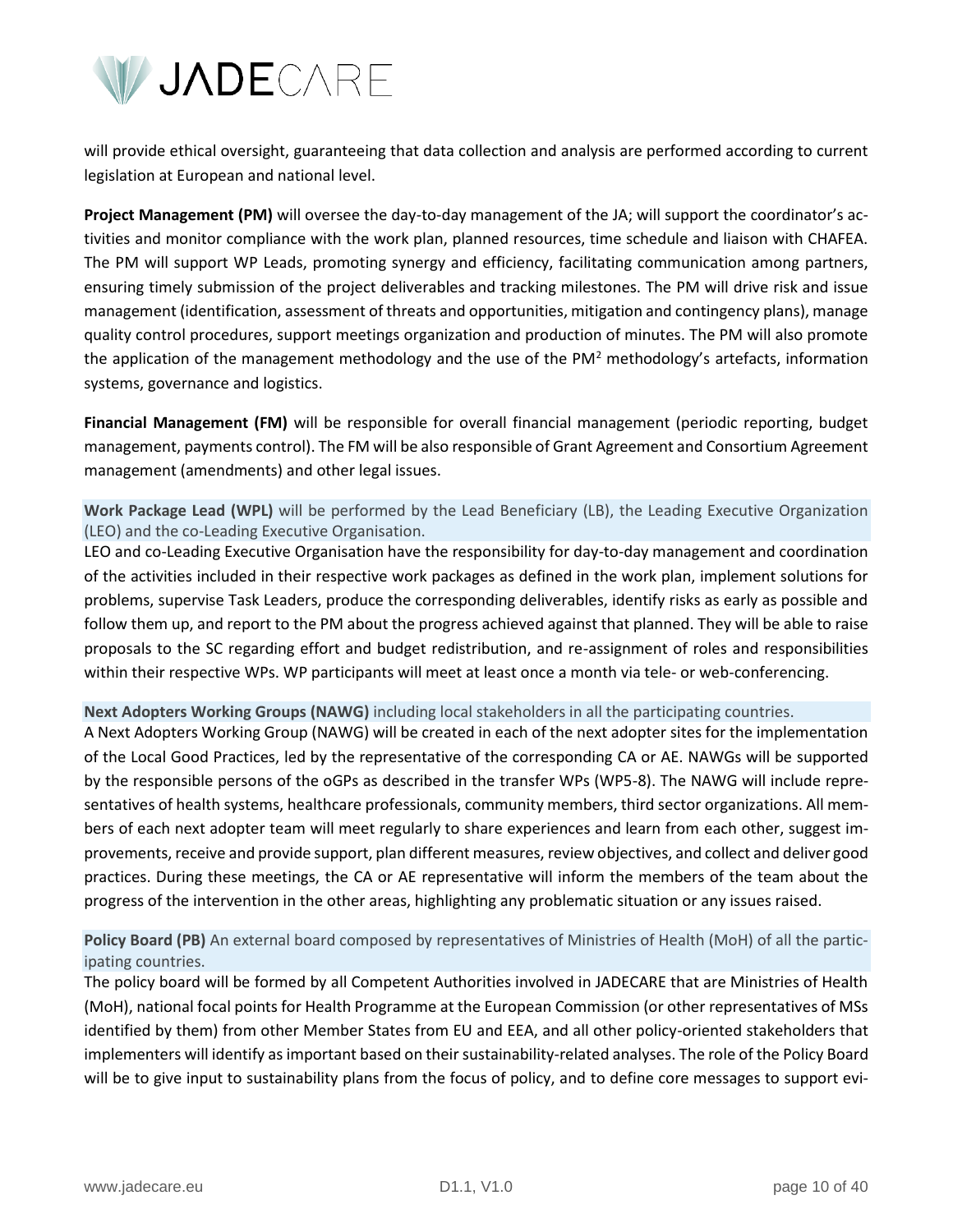

dence-based policy making with respect to sustainability of JADECARE results. The PB will have a key role in guaranteeing the sustainability of the JA and the impact after the end of the project. The Policy board will be established and coordinated by WP4 Leader and co-leader with support of the Coordination Team.

Regarding communication, a Consortium Communication Policy will be established by the Coordination Team, making extensive use of electronic resources and described in this Project Handbook (see chapter 6). Regarding conflict resolution, the project organization is planned to support a bottom-up approach. Issues amongst participants in any given activity will be solved at the work package level with the help of the respective WPL, who, with assistance of the Coordination Team, will use mediation and expert and referent powers to objectively solve the issue. If still unresolved the issue will in turn be referred to the SC and ultimately to the GA, where voting mechanisms take place. DG SANTE and CHAFEA's representatives will participate as observers in the meetings.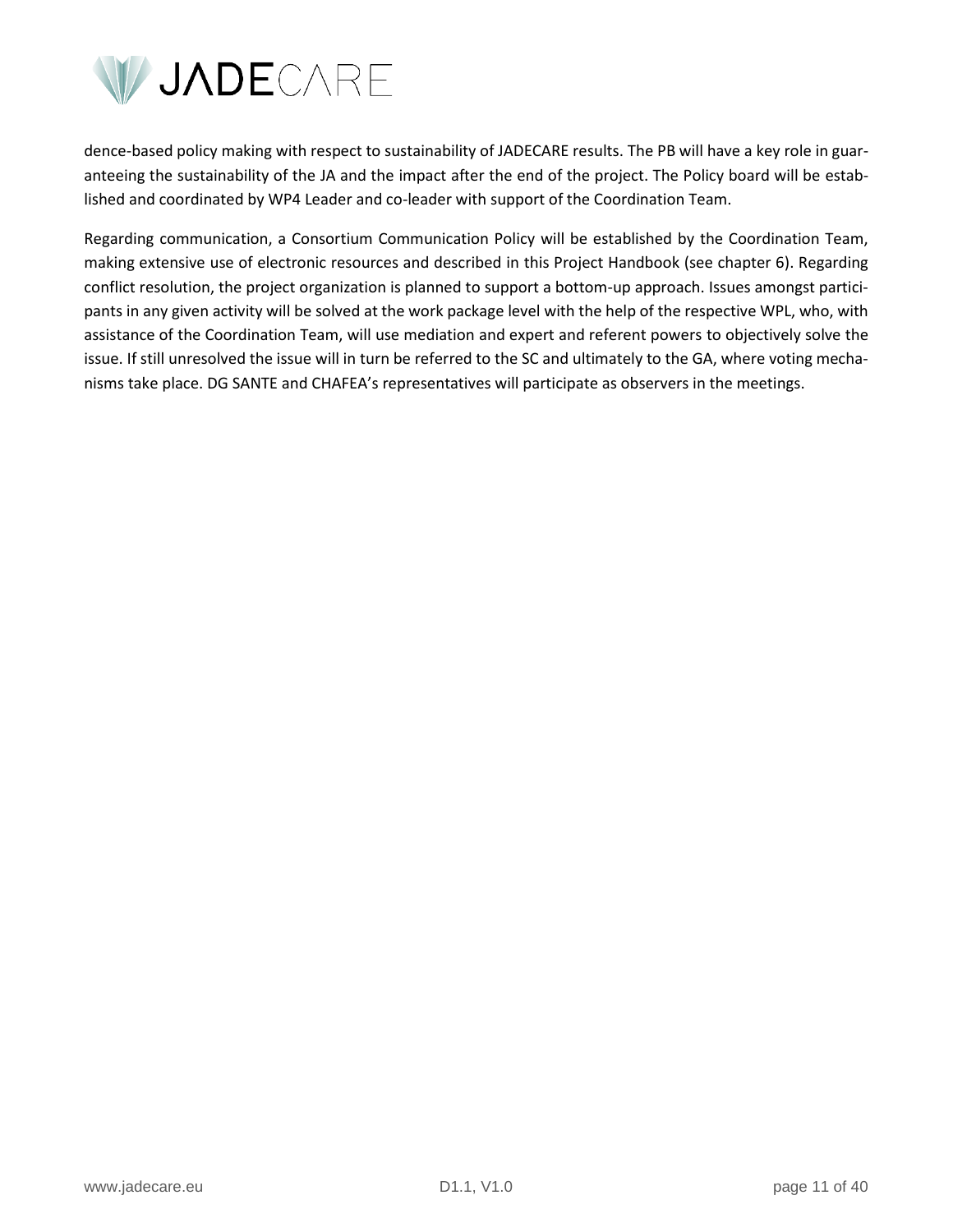

# <span id="page-11-0"></span>4. Project Stakeholders

Project stakeholders are people (or groups) who can affect or can be affected by both the activities performed during the life of a project, or/and by the project's output(s) and outcome(s). Stakeholders can be directly and actively involved in a project's work, or can be members of other internal organisations, or can be external to the performing organisation (e.g. suppliers, users, EU citizens, contractors, NGO's, industry partners, Member States, etc.).

The JADECARE consortium is composed of 17 competent authorities covering a representation of 16 of the actual 27 members of the European Union, candidate countries (Serbia), potential candidates (Bosnia and Herzegovina) of the European Union and the United Kingdom.

The four owners of the oGPs are involved in the project. Optimedis is a private company that has developed the oGP selected by the SGPP and will participate as a subcontractor following H2020 rules for subcontracting activities, considering they cannot act as a partner in the Joint Action. The 23 next adopters have declared their interest in the implementation of oGPs or mix-matches of the four selected oGPs. To guarantee a broad impact and future application of the oGPs included in the Joint Action, observer regions have been included in JADECARE. The United Kingdom will participate by the means of HSCB as an observer in JADECARE. HSCB will not be a next adopter during JADECARE but will actively participate to identify potential barriers and solutions in their area of influence so the coverage of different health systems could even be broader.

Experts in dissemination and communication activities are leading WP2- Dissemination and Communication, where the organization of events including stakeholder forums will be a key element for the project involving all communication departments from the different regions participating in JADECARE.

In short, three types of Stakeholders are involved in JADECARE:

- **Internal Stakeholders:** Including stakeholders from the JADECARE 17 CAs and 31 AEs. These stakeholders are actively involved in the project activities as organization legal representatives, project managers, collaborators, oGP implementers and observers. Their responsibilities vary depending on their roles.
- **External Stakeholders:** Including key industries/developers and health systems representatives, Researchers, Scientists, Academia, Front-Line Professional, Citizens, General Public, Journalists, as collaborating stakeholders.
- **Policy Board members:** Including representatives from the Competent authorities of JADECARE, MoHs, National focal points for Health Programme at EC (or other representatives of MSs identified by them) from those MSs from EU and EEA that do not participate in JADECARE, representatives of DG Sante and CHAFEA, and all other policy-oriented stakeholder that implementers will find at their sustainability-related analyses as important.

# <span id="page-11-1"></span>4.1 Stakeholder Matrix

The Stakeholder Matrix contains the information of the three types of stakeholders previously defined. It is uploaded to the Sharepoint and continuously updated by the partners responsible for managing each type of stakeholder. It includes the name, country, organization, profile, role and contact details of each of the stakeholders.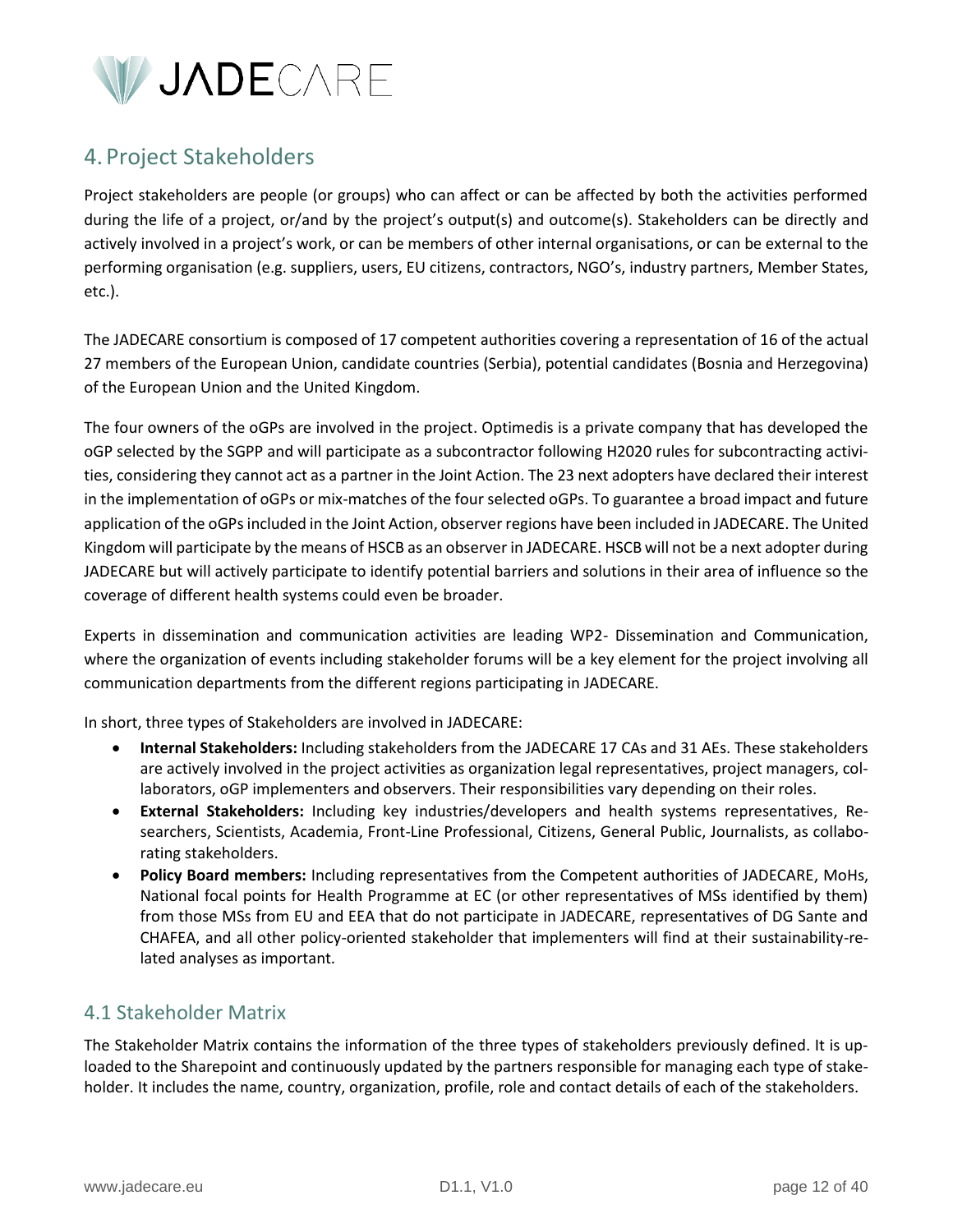

# <span id="page-12-0"></span>5. Project Approach

# <span id="page-12-1"></span>5.1 PM² Tailoring

The table below presents the project plans developed for the needs of JADECARE.

| <b>Artefact</b>  | <b>Description</b>                                                          | Location            |        |
|------------------|-----------------------------------------------------------------------------|---------------------|--------|
|                  | Summarizes the project objectives and documents the selected ap-            |                     |        |
|                  | proach for achieving the project goals. The Project Handbook is an im-      |                     |        |
| Project Hand-    | portant reference document for all project members and stakeholders,        |                     |        |
| book (this docu- | and along with the Project Work Plan, is the basis on which the project     | <i>JADECARE</i>     | Share- |
| ment)            | is managed and executed.                                                    | point>WP1           |        |
| Stakeholder      | Lists all project stakeholders and their contact details and clearly states | <b>JADECARE</b>     | Share- |
| Matrix           | their role(s) in the project.                                               | point >Stakeholders |        |
|                  | Used as the basis to monitor the progress and control the project by        |                     |        |
|                  | the coordinator. Includes the risk log, issue log and change log. It will   | <i>JADECARE</i>     | Share- |
| Project<br>Work  | document all project activities needed to achieve the project goals. It     | point >WP1>Project  |        |
| Plan             | is developed and maintained by the Coordinator team                         | Work plan           |        |
|                  | Lists the identified risks that may affect the execution of the project     | <b>JADECARE</b>     | Share- |
| Risk log         | and the achievement of its outputs, to then manage and control them.        | point >Risk log     |        |
|                  | Lists the identified issues that may affect the execution of the project    | <b>JADECARE</b>     | Share- |
| Issue log        | and the achievement of its outputs, to then manage and control them.        | point>Issue log     |        |
|                  | Lists the changes that may affect the execution of the project and the      | <b>JADECARE</b>     | Share- |
|                  | achievement of its outputs, to then manage and control them.                | point>WP1>          |        |
| Change log       |                                                                             | Change log          |        |

# <span id="page-12-2"></span>5.2 Conflict Resolution and Escalations

The Coordinator Team will carry out a full supervision and logistic support on all project matters and on the synchronization of all tasks, defining control procedures to follow the evolution of work, solving potential conflicts between entities, defining communication and dissemination policies for results and planning the exploitation strategy (if any).

Conflicts are situations in which one or more parties perceive a threat. They are considered to be critical issues and can be raised by any of the project stakeholders. The Coordinator team should proactively identify, log and raise such issues for resolution.

Conflicts will be solved at the lowest level possible, and preferably amicably. If an agreement cannot be reached at the task or WP level, then the JAC will mediate. When required, conflicts are discussed on the bi-weekly SC Meetings. If that is not satisfactory, then the GA will decide and, if necessary, will ask for the authorization of the European Commission for any envisaged changes.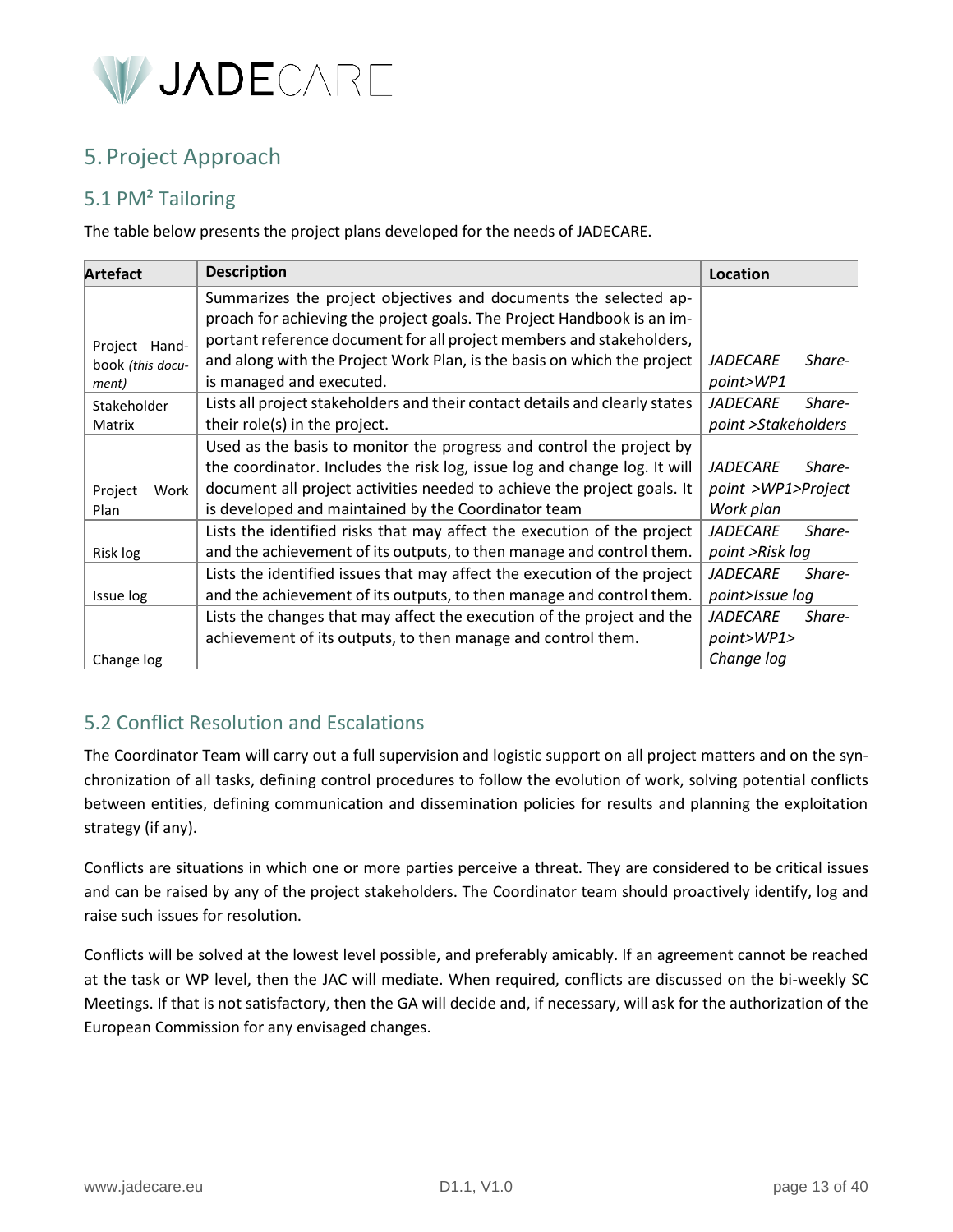

# <span id="page-13-0"></span>6. Project Processes

This section presents the main management processes to be used during the lifecycle of the project.

# <span id="page-13-1"></span>6.1 Risk Management

A risk is an uncertain event that, should it occur, will affect the achievement of the project objectives. The risk management process defines the activities to identify, assess, prioritise, manage and control risks that may affect the execution of the project and the achievement of its outputs. This is a four-step process:

- **Risk Identification:** risks are continuously identified throughout the project lifecycle by any project stakeholder and documented in the *Risk Log* (by any project member).
- **Risk Assessment:** risks are assessed based on their likelihood of occurrence and the impact in project scope and constraints.
- **Risk Response Development:** a strategy of risk response for each risk will be developed, specific actions to implement the strategy will be defined, described, scheduled and assigned, while a Risk Owner assumes the responsibility for its implementation. These actions will be incorporated into the *Project Work Plan*.
- **Risk Control:** SC Meetings are used to revise the status of risks, probabilities and impacts, and related actions, and to identify new risks. Risks will be revised bi-weekly, but also after the occurrence of any significant event. If any of the identified risks occur, then the Project Manager (PM) will implement the contingency plans and communicate the issue to the Steering Committee (SC).

The Risk Log includes the following information:

- ID: Numerical identity (id)
- Description: *Description of the risk including its causes, the kinds of problems that could result (potential effects), and risk dependencies. Because of (CONDITION), it might be that (EVENT), which will lead to (IM-PACT).*
- Identified by: *The Sharepoint user id of the person who identified the risk*
- Identification date: *Date when the risk was identified <mm/dd/yyyy>*
- Likelihood (L): *A numerical value denoting the probability that the risk will occur: 5- Very High to 1- Very Low*
- Impact (I): *A numerical value denoting the severity of the risk's impact: 5- Very High to 1- Very Low*
- Risk Level (L\*I): *Product of Likelihood \* Impact*
- Risk owner: T*he Name and Affiliation of the Person accountable for managing and monitoring the risk*
- Action details: *Description of the mitigation action(s), including the objective, scope, deliverables, the person responsible and the estimated effort needed*
- Target date: *Date on which the risk response is expected to be implemented*
- Traceability/Comments: *Related mitigation tasks in the Project Plan, related changes, issues or decisions (log entries), etc*.
- WP Leading Executive Organization: *Name*
- Attached files (Optional)

The Risk Log is in the JADECARE\_EU Sharepoint.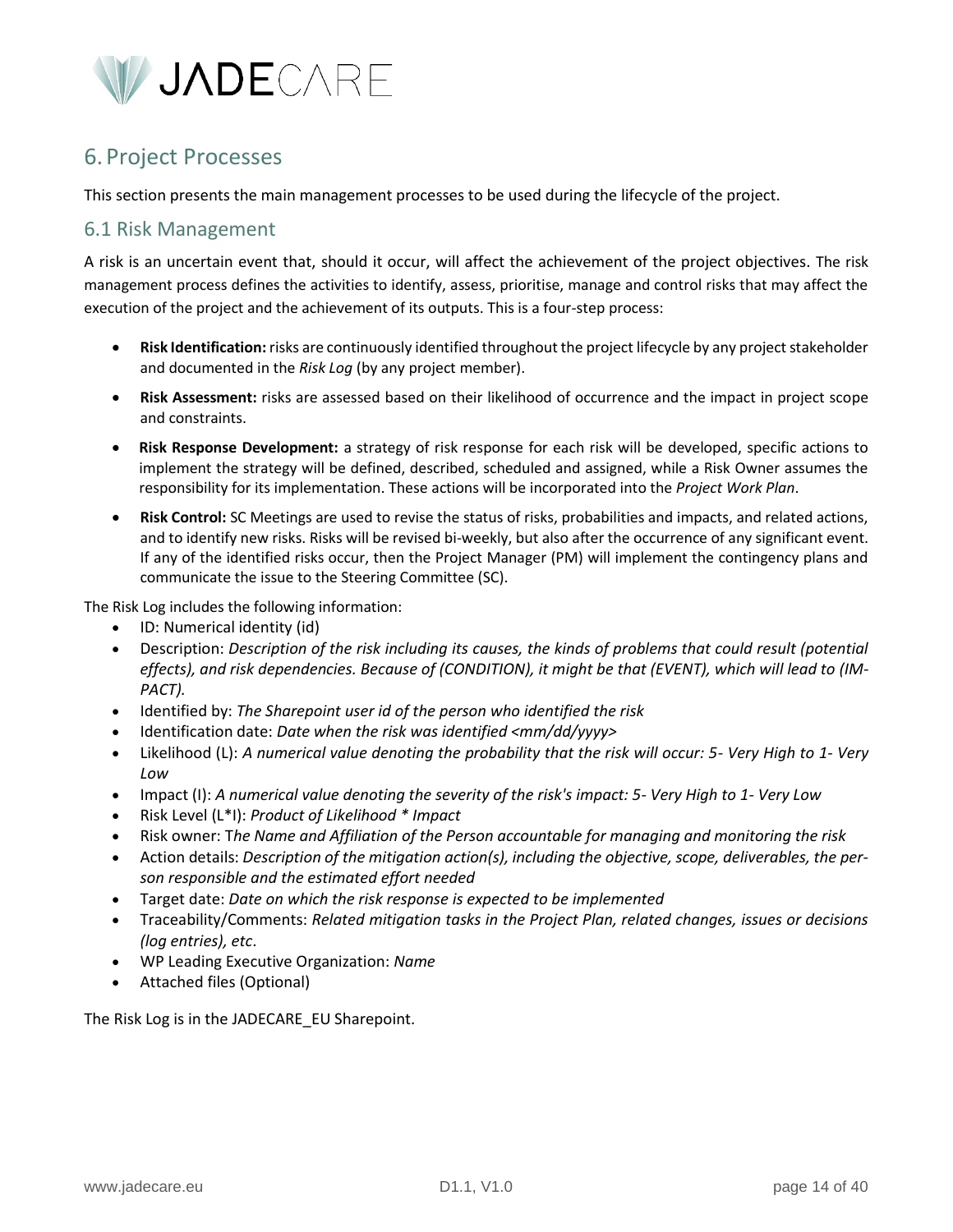

# <span id="page-14-0"></span>6.2 Issue Management

An issue is an event that has occurred that will or has potential to impact on the achievement of project objectives. The issue management process defines the activities related to identifying, documenting, assessing, prioritizing, assigning, resolving and controlling issues. It is a four-step process that the PM executes whenever required throughout the project:

- **Issue Identification:** Issues can be identified by any project stakeholder throughout the project lifecycle and registered in the *Issue Log*.
- **Issue Assessment and Action Recommendation**: a first informal assessment considers the impact and urgency to identify a solution. This information is documented in the *Issue Log*.
- **Actions Implementation:** After issues are evaluated and remediation actions developed and approved, the PM will incorporate these actions into the *Project Work Plan* and update project related documentation such as project plans and logs.
- **Issue Control:** The status of issues, related actions, and identification of new issues will be done in the bi-weekly Steering Committee meetings.

The Issue Log includes the following information:

- ID: Numerical id
- Description: *Description of the issue, including how it came about (known risk, unknown risk, …) and its impact on the project*
- Status: *One of the following values: Open, Postponed, Resolved or Closed*
- Identified by: *The Name and Affiliation of the person who identified the issue*
- Identification date: *Date when the issue was raised or was identified <dd/mm/yy>*
- Action details (efforts and responsibilities): *Proposed strategy to handle the issue: For the remediation plan, the following main steps should be executed:*
	- *Identification of the non-conformities, impact and recommended actions;*
	- *Analysis of the different scenarios and associated resources, timetable and costs;*
	- *Selection of the most cost-effective action and assignment of responsibilities*
- Urgency: *A numerical value from 1 to 5 denoting how urgent the issue is: 5- Very High to 1- Very Low*
- Impact: *A numerical value from 1 to 5 denoting the issue's impact: 5- Very High to 1- Very Low*
- Target date: *Date on which the issue is expected to be resolved <mm/dd/yyyy>*
- Issue owner: *Name of the person commissioned with resolving the issue*
- Comments:

The Issue Log is in the JADECARE EU Sharepoint.

# <span id="page-14-1"></span>6.3 Project Change Management

The project change management process defines the activities related to identifying, documenting, assessing, approving, prioritising, planning and controlling changes, and communicating them to all relevant stakeholders.

Changes with a significant impact in any of the project dimensions (i.e. scope, time, cost, quality or risk) will be properly assessed, agreed on and approved by the appropriate level of authority. The project change management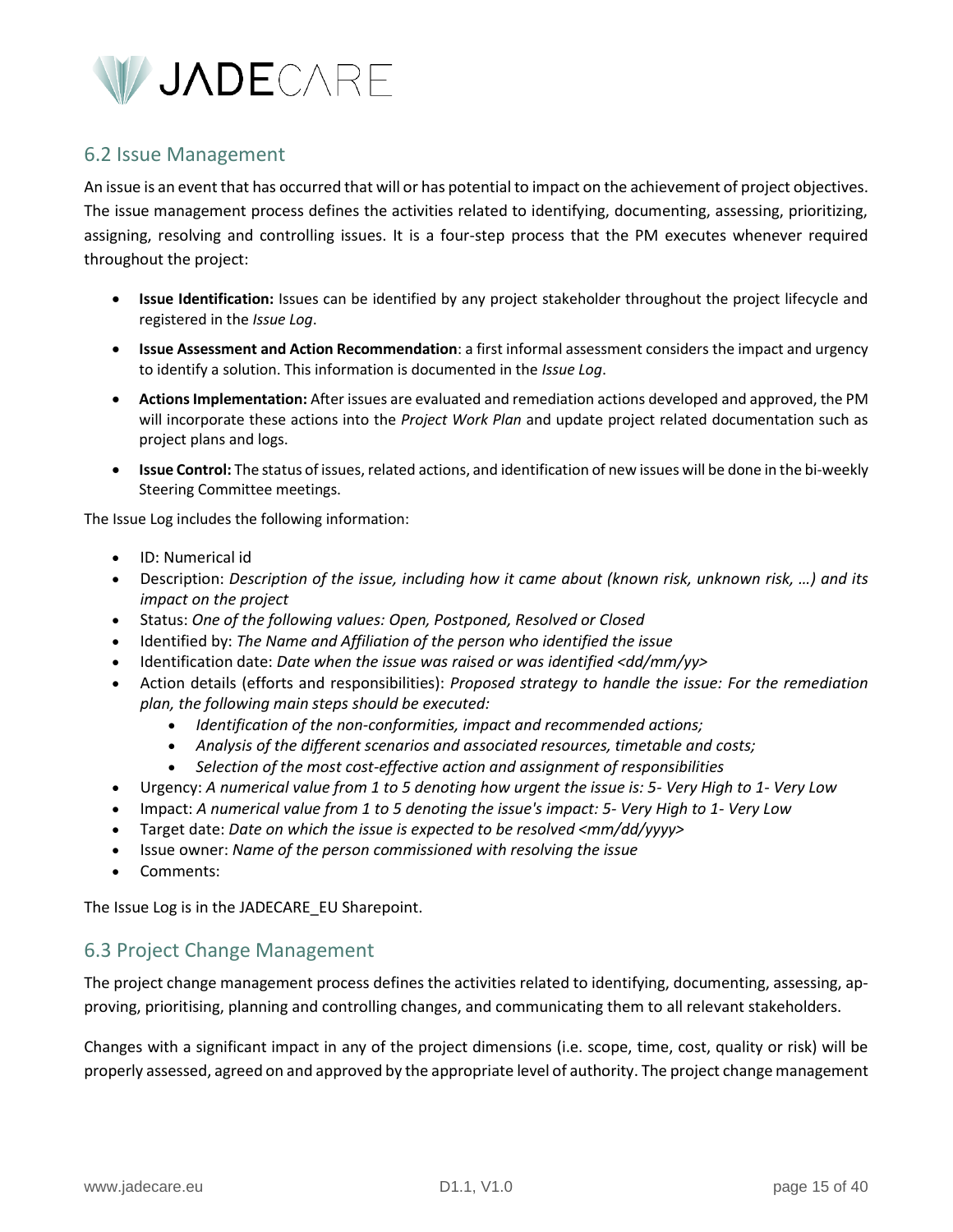

process will assure transparency, accountability and traceability to all project changes implemented after the initial scope and plan have been baselined.

It is a five-step process that the Project Manager (PM) executes whenever required throughout the project lifecycle:

- **Change Identification:** a request for a change can be submitted to the coordinator by any of the participants or can be identified and raised during meetings as a result of decisions, issues or risks. The *Change Log* contains information to identify the change, such as the requestor, a short description, identification date, etc.
- **Change Assessment and Action Recommendation**: the size and impact of the change on the project scope and other project boundaries is assessed, where after a recommended action will be documented by the PM in the *Change Log*.
- **Change Approval:** depending on their nature and implications, changes may need to be approved by the SC. In this case, the Coordinator will raise the change proposal in the SC meetings.
- **Change Implementation:**the activities related to the implementation of approved changes will be documented in the *Change log*.
- **Change Control:** the PM will update the *Change Log* with the results of the analysis/review.

The Change Log includes the following information:

- ID: Numerical id
- Change requestor: *The Name and Affiliation of the person who requests the change*
- Description: *Description of the change, including how it came about and its impact on the project*
- *Change implementation details: documents the activities related to the implementation of the change.*
- Impact: *A numerical value from 1 to 5 denoting the change's impact: 5- Very High to 1- Very Low*
- Change date: *Date when the change was made <dd/mm/yy>*
- Comments:

The Change Log is in the JADECARE EU Sharepoint.

### <span id="page-15-0"></span>6.4 Quality Management

The project quality management comprises all activities (related both to processes and deliverables) that will increase the ability to meet the project expected results. The Project Handbook sets out standards and procedures to ensure effective coordination and comprehend the quality of results defining high quality criteria and deliverables acceptance procedures. The quality of the transfer and implementation process will be assessed through internal evaluation procedures and the project progress will be monitored to systematically assess the quality and compliance of the project process through an internal evaluation plan.

The quality assurance activities comprises the review and acceptance of deliverables, review and acceptance of dissemination activities (papers, presentations, posters, etc.) and document naming and versioning procedures.

#### <span id="page-15-1"></span>6.4.1 Deliverables Review and Acceptance

The quality management process comprises the activities related to deliverables acceptance, to increase the ability to meet the project's acceptance criteria.

• **Agree on the Deliverable structure and the acceptance criteria:** The organization in charge of the deliverable agrees with the WPLead and the Coordinator the structure and contents of the deliverable, according to its description agreed in the Grant Agreement.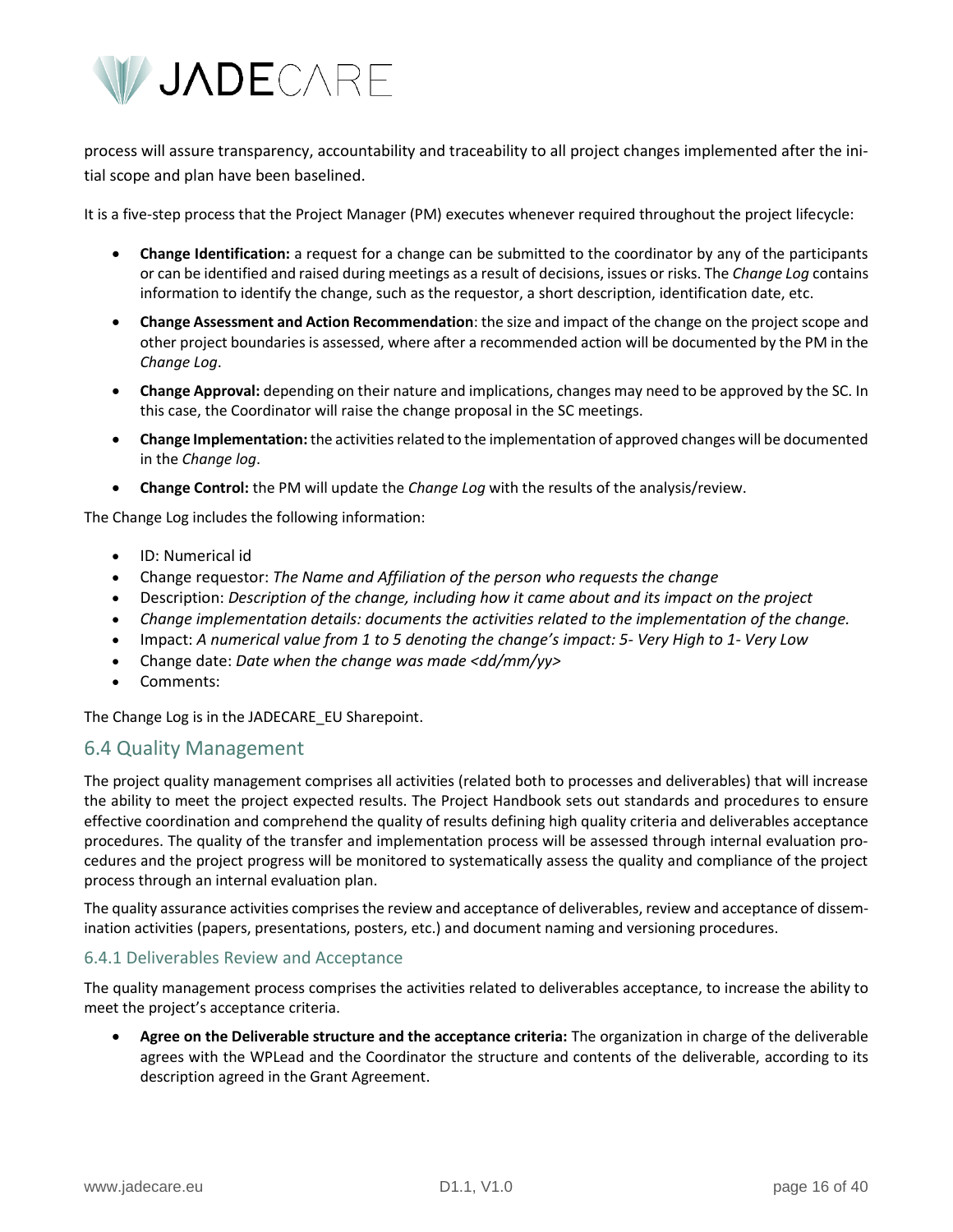

- **Deliverable review and acceptance process:** In order to guarantee the compliance with quality standards for official deliverables, the following review process has been established:
	- 1. **5 weeks before the deliverable deadline:** the Organization responsible for the deliverable sends it to the deliverable's contributors to get their feedback.
	- 2. **4 weeks before the deliverable deadline**: the Organization responsible for the deliverable sends the deliverable to peer reviewers.
	- 3. **Peer review and feedback to the leader of the deliverable.** In ten days after receiving the deliverable, peer reviews insert their comments with track changes. If a deliverable fails to match the criteria, the reviewers along with the deliverable leader and the coordinator sets out the steps to be taken to improve the deliverable's quality.
	- 4. **Two weeks before the deliverable deadline:** Coordinator receives the deliverable from the WP Leader. The Coordinator shares it with CHAFEA and reviews and modifies the deliverable if needed.
	- 5. **1 week before the deliverable deadline**: The WP Leader submits again the document to the Coordinator for final approval. The SCO oversees the final acceptance of the deliverables.
	- 6. **At the deliverable deadline**: The Coordinator sends the final deliverable to the EC.

WP LEOs will be responsible for contacting other beneficiaries if needed for the deliverable drafting.

#### <span id="page-16-0"></span>6.4.2 Document naming and versioning

As a rule, it is essential that every document circulated to other beneficiaries in the consortium include a version number and date in the title.

As for File Naming, to help all beneficiaries in quickly recognizing the documents, the guidelines below should be followed as much as possible.

The file name should (as appropriate):

- 1. first include the date (yyyymmdd) of issue and the project acronym
- 2. be descriptive of the contents of the document/file
- 3. include the version number version numbers Should start at 1.0 (example v1.0) and be incremented just by the author of the document by 0.1 for minor revisions, and by 1.0 for major revisions/new releases
- 4. include initials of the beneficiary that has created/last modified the document/file, i.e.:"20210301\_JADECARE Handbook v1.0\_KG.docx",

When several changes from different beneficiaries are expected in the same document, a file history will be tracked at the beginning of the document in a separate table. This table will describe the different versions and dates of the document, briefly the changes produced, author and the name of the reviewer. **This is particularly important in deliverables.**

#### <span id="page-16-1"></span>6.4.3 Review and acceptance of dissemination activities

A JADECARE Publication Policy document has been developed to:

• ensure that individuals working within JADECARE are appropriately included as recognized authors or contributors to dissemination materials, such as journal publications, events or conferences.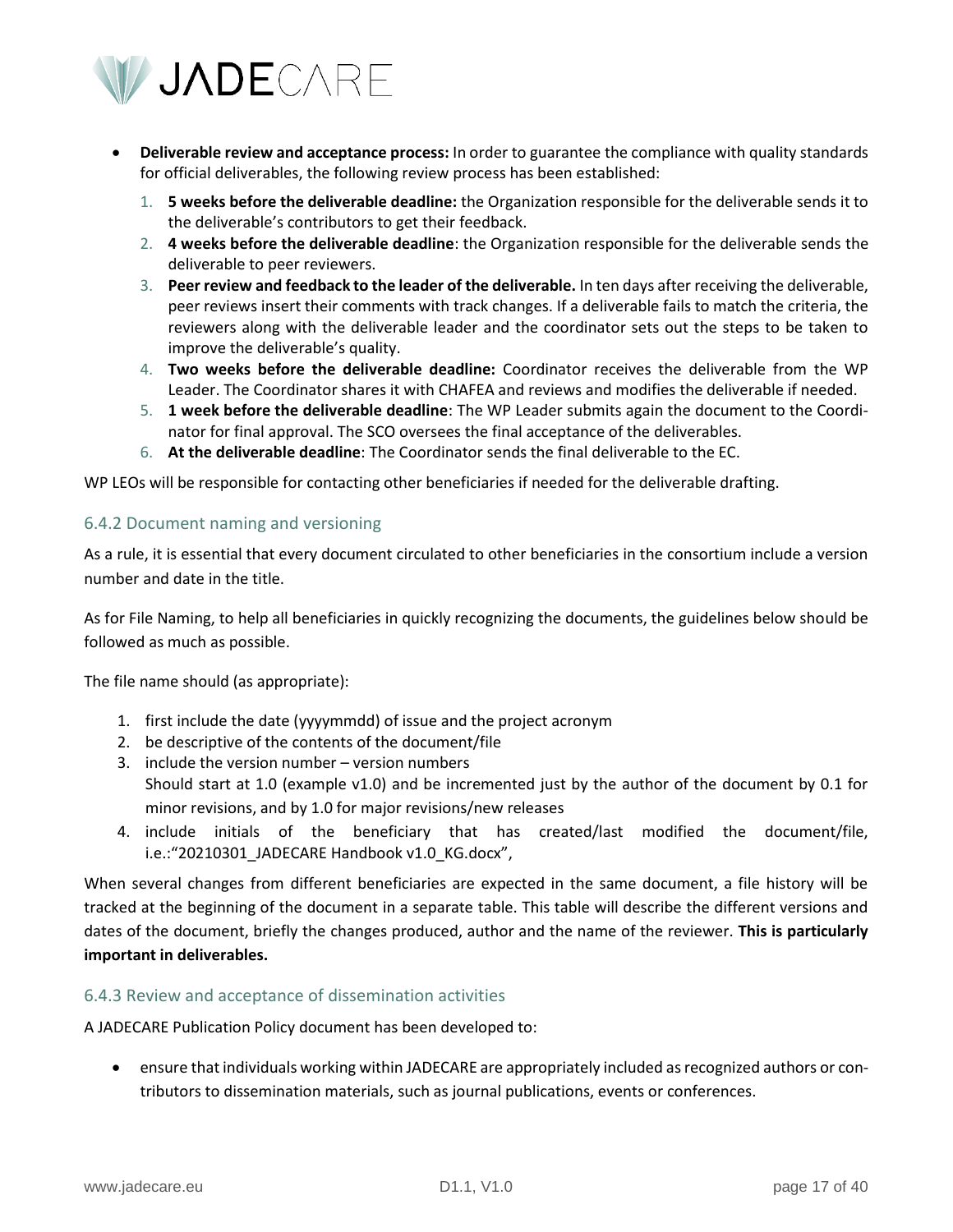

- ensure compliance with the dissemination-related terms of the JADECARE Grant Agreement and the Consortium Agreement.
- safeguard against dissemination of material that one or more partners do not wish to disseminate at the time.
- provide a standardized publication policy for the JADECARE JA (i.e. publication in scientific journals and conference presentations/posters).
- outline guidance and rules for publication for the JADECARE.

The guidance and rules outlined in this document will be applied to ALL scientific publications, presentations and posters that involve data collected and information generated as part of the JADECARE project. It will ensure that the JADECARE program of work adheres to criteria for authorship promulgated by the International Committee of Medical Journal Editors (ICMJE) [\(http://www.icmje.org/\)](http://www.icmje.org/).

All investigators who wish to use and publish data from JADECARE are required to follow the rules outlined in the JADECARE Publication policy.

A Publication Board will be created to advise on the suitability of publication plans and to have final editorial responsibility for implementing decisions regarding approval for submission to a journal or conference, etc. In addition, the Publication Board will coordinate activities between publications to avoid duplication, contradictory statements or overlap of submissions/publications.

The role of the Publication Board is to:

- review, comment on and approve or reject proposals for scientific and other publications (manuscripts, abstracts, and presentations) according to the dissemination goals set within JADECARE.
- oversee procedures in relation to publication, including writing-up, authorship, co-author contribution, adherence to timelines, and the actual submission process.
- ensure that any disputes are resolved timely, effectively and permanently.
- approve of scientific and other publications prior to final submission and/or re-submission post-revision.

The Publication Board will comprise at least one member from each beneficiary (CA or delegated AE) in JADECARE. The SCO of JADECARE will chair the Publication Board. Other representatives may be included later as needed, or be invited to contribute to discussions on an ad hoc basis.

The PM of JADECARE will be in charge of the publication workflow, receiving proposals from authors, distributing them to the board and ensuring that procedures are followed and decisions are made within deadlines. WP2 Lead will be also involved in the management of the publication procedures.

The Publication Policy document is available in the Sharepoint>WP1 folder.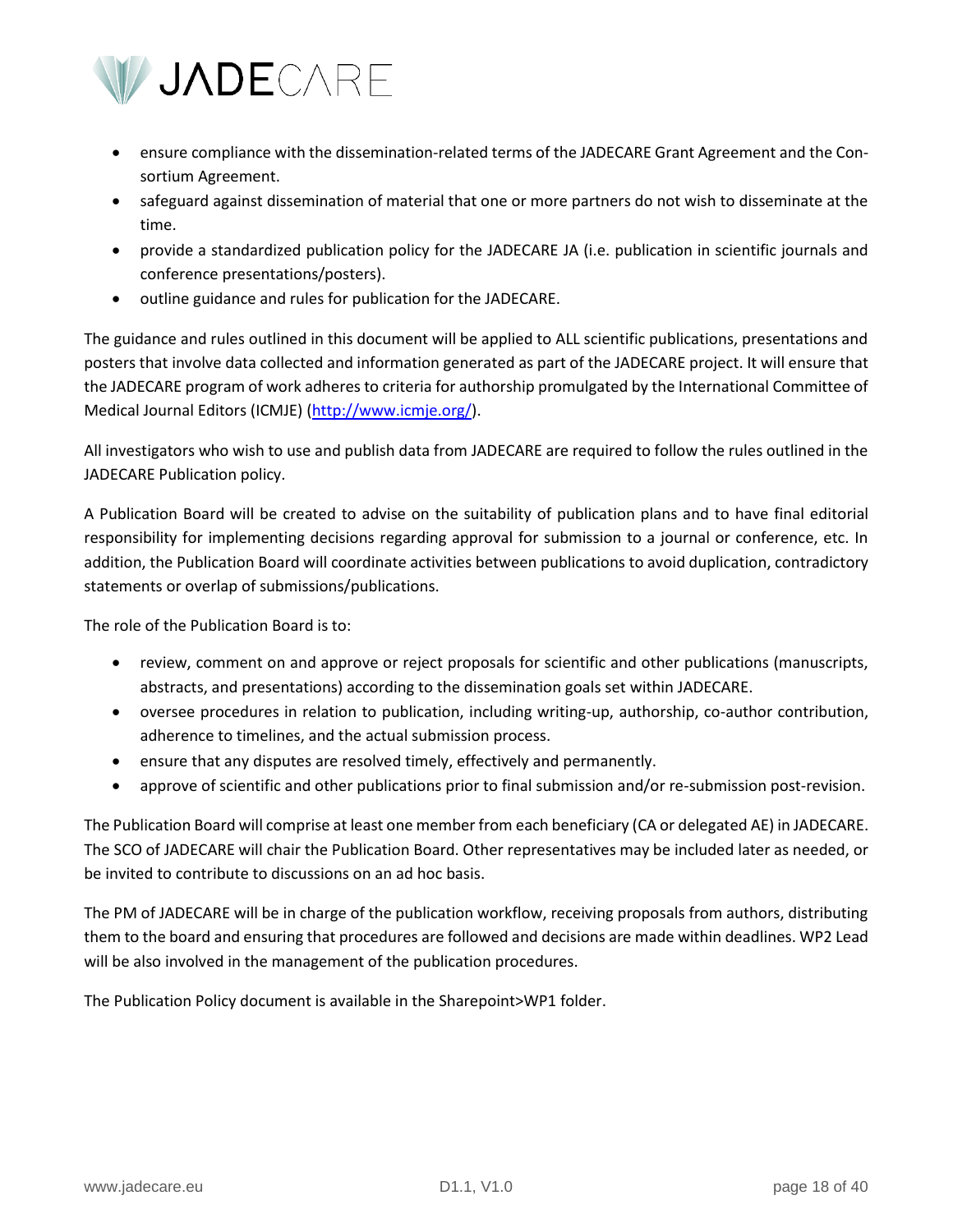

# <span id="page-18-0"></span>6.5 Communication Management

Different types of communication will be made in JADECARE, at internal and external level.

The primary forms of internal communication and exchange of documents among JADECARE partners will be teleconferences, e-mail, File transfer protocol (FTP), web exchange and face-to-face meetings. For legal and administrative issues, the AEs will communicate with their CAs, and these will do the same with the Coordinator. The Coordinator will be in communication with the EU Commission.



FIGURE 2: THE COMMUNICATION WILL FLOW BETWEEN THE CAs, AEs, THE JA COORDINATOR AND CHAFEA.

Externally, annual Stakeholder forums and Policy board meetings will be conducted.

The following project meetings will be organised during the 36 months of JADECARE:

| <b>Meeting</b>           | Chair                                                        | <b>Frequency</b>                                |
|--------------------------|--------------------------------------------------------------|-------------------------------------------------|
| Kick-off Meeting         | JA Coordinator                                               | Once, month 1                                   |
| Consortium meeting       | Project coordinator, Task 2.4<br>(Event organization) leader | Annually (3 times during the<br>project)        |
| General assembly meeting | JA Coordinator                                               | Annually. Extraordinary meet-<br>ings on demand |
| Stakeholder forum        | Task 2.4 (Event organization)<br>leader                      | Annually (3 times during the<br>project)        |
| Policy board meeting     | Task 4.6 (Policy Board) leader                               | Annually (3 times during the<br>project)        |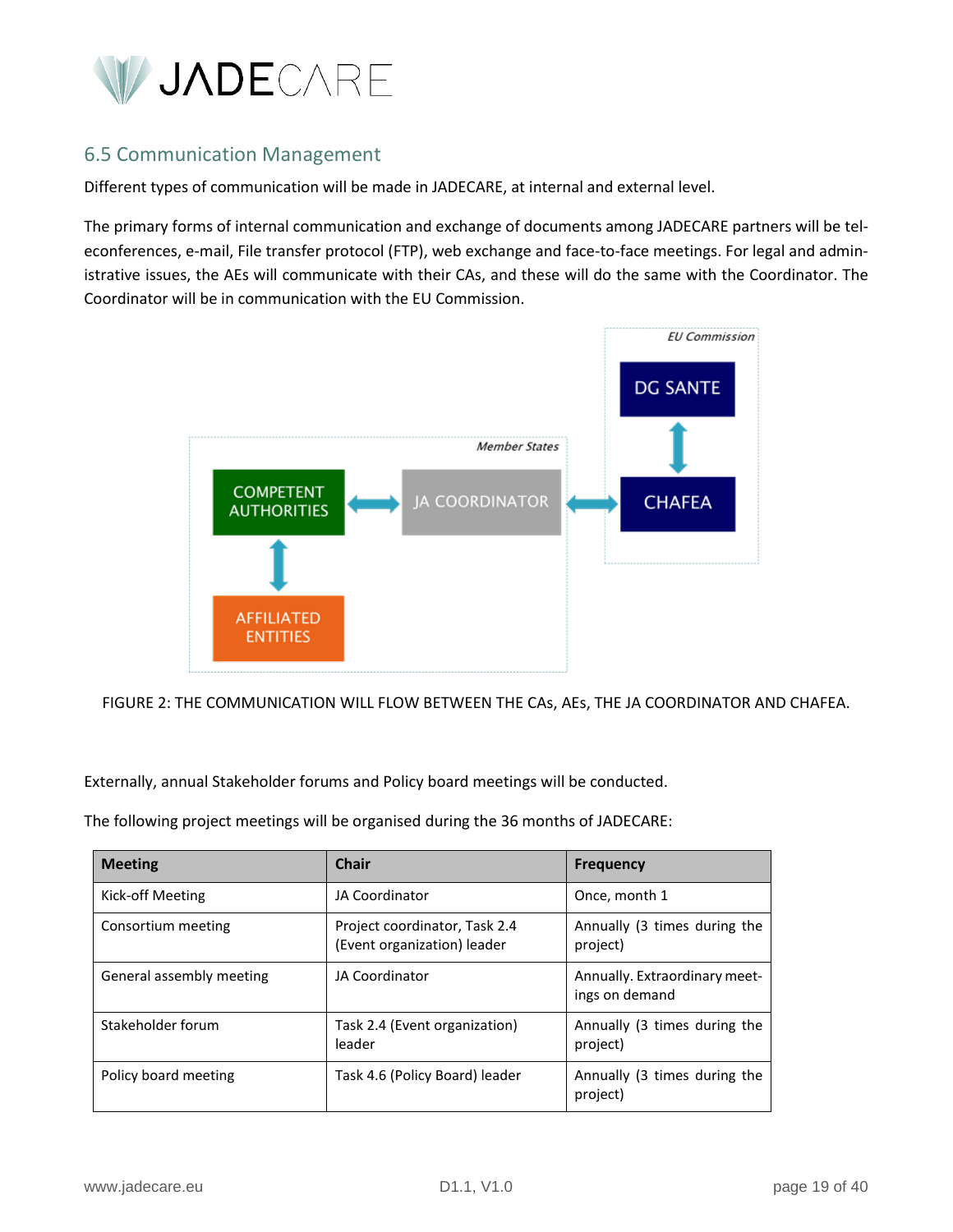

| Steering Committee meeting | Project Manager, Coordinator<br>team   | Bi-weekly      |
|----------------------------|----------------------------------------|----------------|
| WP lead meetings           | WP Leading Executive Organiza-<br>tion | Monthly        |
| Publication board meeting  | Scientific Coordinator                 | On demand      |
| <b>Final Conference</b>    | JA Coordinator                         | Once, month 36 |

#### <span id="page-19-0"></span>6.5.1 Face to face meetings

JADECARE is a JA involving **17 CA and 23 AE** that must interact. If possible, there will be at least annual meetings of the General Assembly and monthly meetings of the Steering Committee.

#### • **Kick off meeting**

The Kick off meeting is the inaugural event to introduce project participants, build the JADECARE community, outline aims, objectives and tasks, challenges and risks, set the project management procedure, get a common understanding of roles and obligations and start project activities.

#### • **Consortium meetings**

Three consortium meetings will be organized during JADECARE. In these meetings, participants will share their progress, results/outcomes, and information to go on with the JA activities. The WP2 (supported by the Coordination team) will generate the agenda and the minutes of the meetings.

#### • **General Assembly (GA) meetings**

If possible, the GA will meet at least once a year face-to-face. In the annual GA meetings, technical progress will be transmitted through presentation of results and peer review, for a coherent coordination and project planning. Consensus in decision-making is highly desirable, both for quality assurance and to ensure that the goals and interests of the partners are respected. After each meeting, minutes will be compiled. The agenda and minutes for these meetings will be generated by the Coordination team.

#### • **Stakeholder Forums**

JADECARE will invite external stakeholders including key industries/developers, to consider how to enhance the competitiveness of EU industry to create economic growth opportunities. Also health system representatives and researchers interested in collaborating with the JA will be invited to the Stakeholder Forum. Knowledge transfer, exchange and networking activities will be conducted during the forum.

Stakeholder forum participants will have access to JADECARE deliverables. The project will produce a roadmap for the changes needed to introduce integrated care.

Three Stakeholder forums are planned in JADECARE, coinciding with the Consortium meetings of the Joint Action. Task 2.4 (Event organization) will be in charge of the planning and executing of the Stakeholder Forums, including the agenda and minutes (supported by the WP2 and the Coordination team).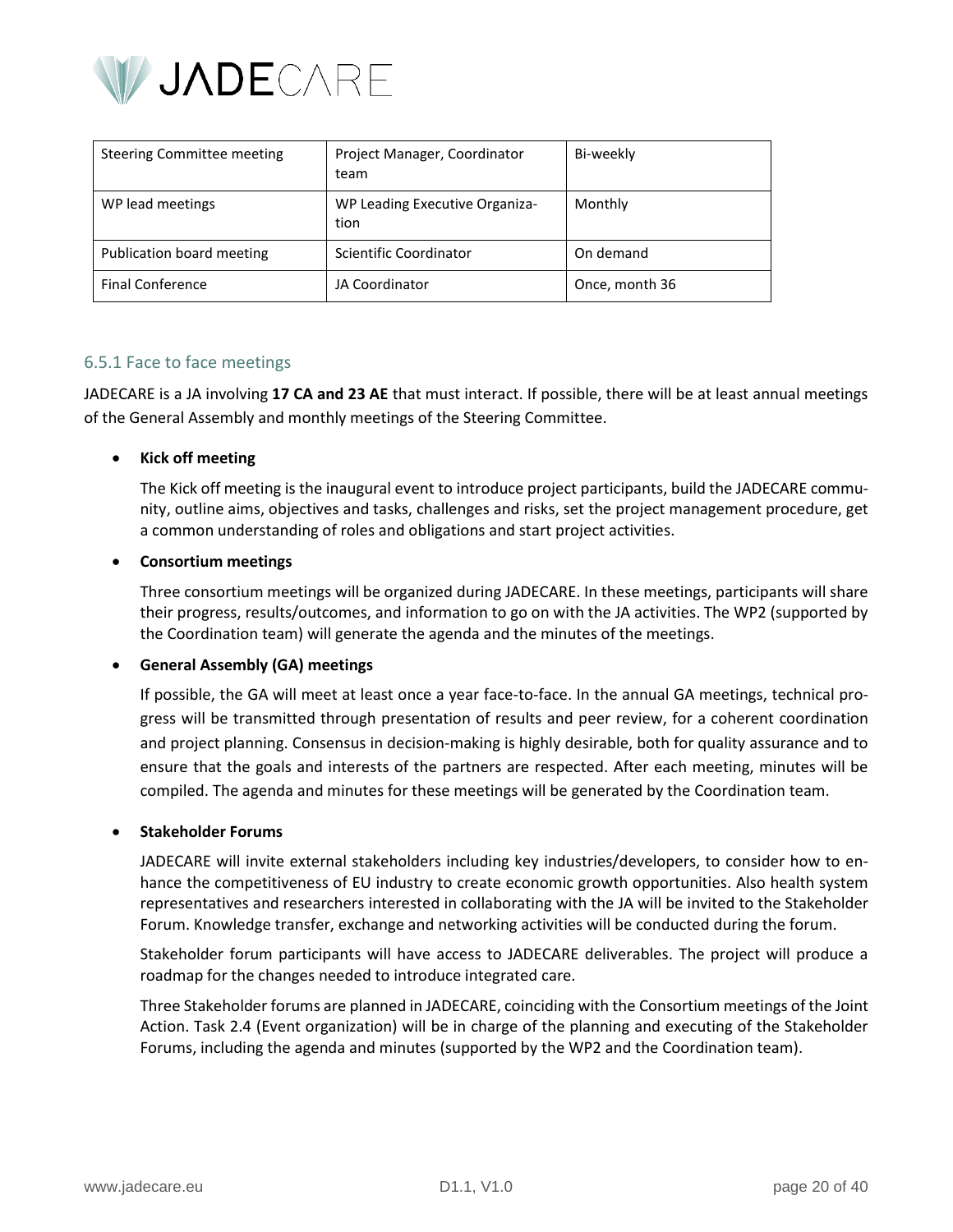

#### • **Policy Board Meetings**

The aims of the policy board are to support successful design and implementation of local Good Practices in next adopters from the focus of sustainability, to further reinforce capacities of national and/or regional care authorities to organize and deliver integrated person centred care based on lessons learnt, including integration in policies, and to co-create EU added value of the JADECARE.

Policy board has therefore two main advisory roles: 1. alignment of local Good Practices to national, regional and/or local policies, strategies, plans and/or program, and 2. Identifying and building up potential EU added value of JADECARE. Policy Board discussions in the format of Policy dialogues will address ways to reinforce the capacity of health authorities to successfully address the health system transformation, in particular the transition to digitally-enabled, integrated, person-centred care.

All CAs of JADECARE that are MoHs, national focal points for Health Programme at EC (or other representatives of MSs identified by them) from those MSs from EU and EEA that do not participate in JADECARE, representatives of DG SANTE and CHAFEA, and all other policy-oriented stakeholder that implementers will find at their sustainability-related analyses as important, such as Statutory Health Insurance in Bismarckian health systems, will be invited to the Policy Board.

Three Policy Boards meetings are planned in JADECARE, coinciding with the General Assemblies and Stakeholder forums. Task 4.6 (Policy Board) will oversee the planning and executing of the Policy Board, including the agenda and the minutes.

#### • **Final conference**

The WP2 (supported by the Coordination team) will generate the agenda and the minutes of the meeting.

KRONIKGUNE (or WP2 and WP4 in case of the Stakeholder Forum or Policy Board) will give notice in writing of a meeting to each beneficiary as soon as possible and at least 14 calendar days preceding an ordinary meeting and seven calendar days preceding an extraordinary meeting.

Keeping minutes for all project meetings is extremely important, as they are a record of the decisions taken and the actions required by the beneficiaries in the project.

Costs for travel and accommodation to participate in these meetings have to be covered by each beneficiary's own budget.

The costs of inviting speakers from key industries/developers/health systems to the Stakeholder Forums will be covered by leaders of Task 2.4. The costs of the Policy board will be covered by the leaders of Task 4.6.

#### <span id="page-20-0"></span>6.5.2 Virtual meetings

For virtual meetings or teleconferences (TELCOs) GoToMeeting, Zoom Meeting and Microsoft Teams facilities will be used.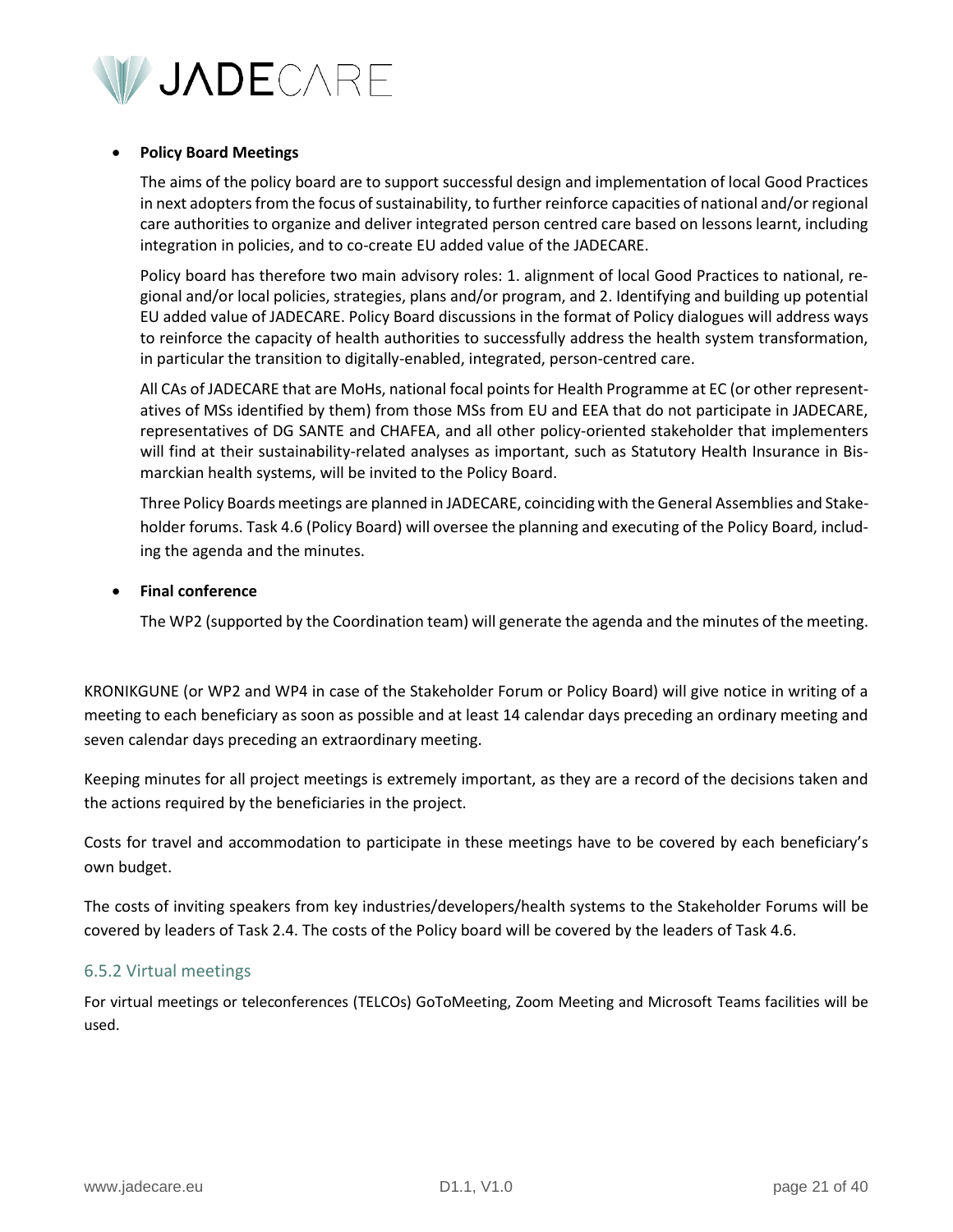

#### • **The JADECARE Steering Committee Meetings**

Scheduled every two weeks, this is an official virtual meeting intended to check the status of the work within each WP, approve actions and schedule next steps. Specific instructions will be provided by email to each Participant through the WPLeads google groups.

In order to prepare these meetings, KRONIKGUNE will request a progress report to each WP lead, which should be provided in the template available in the repository Sharepoint (see section 7.1.1). The meeting agenda will be sent to the attendants in advance. Action oriented minutes will be generated and shared with attendants by the coordinator after the meeting. KRONIKGUNE will generate the agenda for the meeting and the minutes afterwards.

The full procedure for the SC Meetings is in the Appendix 1: General Procedure for JADECARE Steering Committee Meetings

#### • **WP lead meetings**

Each WP will meet at least once a month to follow up, support and coordinate WP activities. The Leading Executive organization of the WP will generate the agenda for the meeting and the minutes afterwards.

#### • **Publication board meetings**

Publication board meetings will be carried out online on demand to solve issues related to dissemination activities and article publications.

• **Bilateral TELCOs within KRONIKGUNE and beneficiaries** may be arranged according to the needs and availability of the members contributing to each WP.

#### <span id="page-21-0"></span>6.5.3 Internal Communication

#### Mailing lists

The distribution lists below represent the scientific and technical working teams of JADECARE. There is a general one, and google groups for each the Work Packages, Next Adopters and original Good Practice (oGP) representatives. All the groups are continuously updated by KRONIKGUNE.

General[: jadecare@googlegroups.com](mailto:jadecare@googlegroups.com)

- WP1[: jadecare\\_wp1lead@googlegroups.com](mailto:jadecare_wp1lead@googlegroups.com)
- WP2[: jadecare\\_wp2lead@googlegroups.com](mailto:jadecare_wp2lead@googlegroups.com)
- WP3[: jadecare\\_wp3lead@googlegroups.com](mailto:jadecare_wp3lead@googlegroups.com)
- WP4[: jadecare\\_wp4lead@googlegroups.com](mailto:jadecare_wp4lead@googlegroups.com)
- WP5[: jadecare\\_wp5lead@googlegroups.com](mailto:jadecare_wp5lead@googlegroups.com)
- WP6[: jadecare\\_wp6lead@googlegroups.com](mailto:jadecare_wp6lead@googlegroups.com)
- WP7[: jadecare\\_wp7lead@googlegroups.com](mailto:jadecare_wp7lead@googlegroups.com)
- WP8[: jadecare\\_wp8lead@googlegroups.com](mailto:jadecare_wp8lead@googlegroups.com)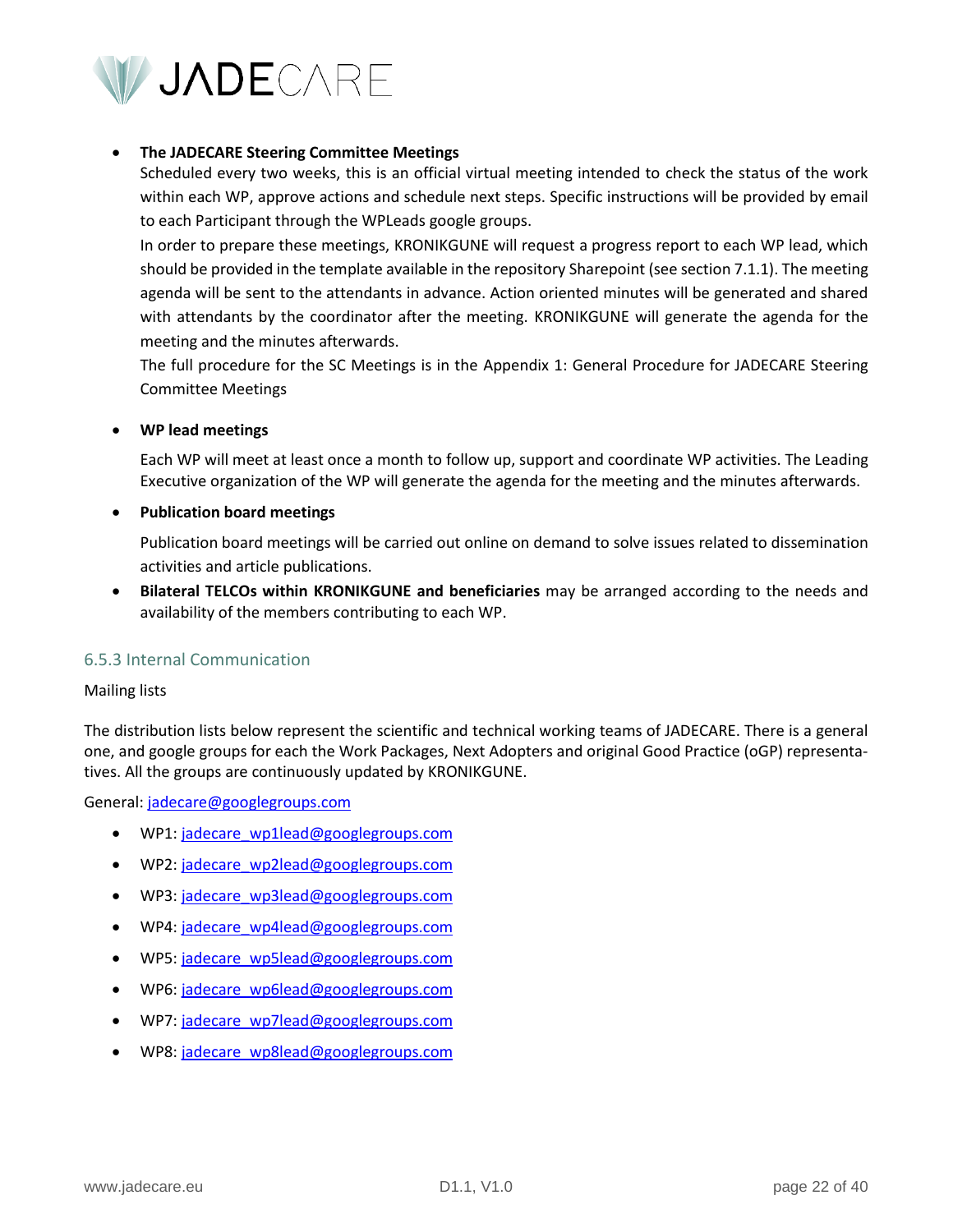

In addition, google groups for the Next Adopters have been created.

- General, including the contacts of all JADECARE Next Adopters: jadecare nextadopters@goog[legroups.com](mailto:jadecare_nextadopters@googlegroups.com)
- Groups for the Next Adopters of WP5, WP6, WP7 and WP8.
	- o WP5[: jadecare\\_nextadoptersWP5@googlegroups.com](mailto:jadecare_nextadoptersWP5@googlegroups.com)
	- o WP6[: jadecare\\_nextadoptersWP6@googlegroups.com](mailto:jadecare_nextadoptersWP6@googlegroups.com)
	- o WP7[: jadecare\\_nextadoptersWP7@googlegroups.com](mailto:jadecare_nextadoptersWP7@googlegroups.com)
	- o WP8[: jadecare\\_nextadoptersWP8@googlegroups.com](mailto:jadecare_nextadoptersWP8@googlegroups.com)

oGPs: [jadecare\\_ogps@googlegroups.com](mailto:jadecare_ogps@googlegroups.com)

#### **Email formatting**

In order to help all participants to efficiently deal with JADECARE related communications, quickly recognizing the significance of an e-mail and finding related messages, JADECARE related e-mails should always include in the subject title, in the order:

- the name of the project (JADECARE)
- the number of the WP to which the communication is related (i.e. WP3) or an indication of the specific issue of the subject.

Examples:

Subject: JADECARE\_WP3\_email formatting

Subject: JADECARE\_Editing of the manual

In order to help beneficiaries to efficiently deal with project related communications, all beneficiaries are asked to include "JADECARE" at the beginning of the subject in your email

#### **Teleconferences**

Microsoft Teams, Gotomeeting and Zoom meeting will be used for the meetings, study visits and workhops. KRONIKGUNE will provide the tools and connection details.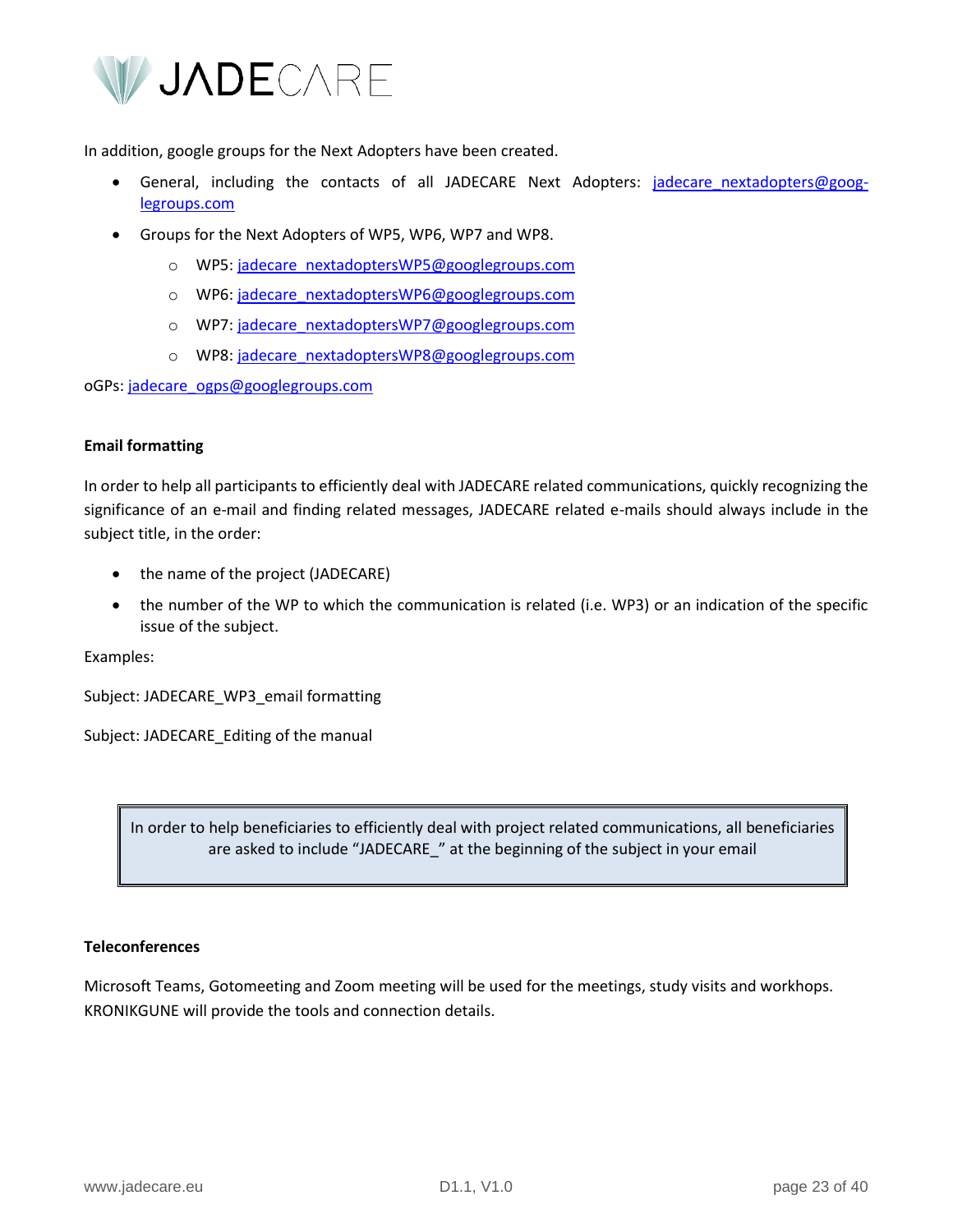

#### <span id="page-23-0"></span>6.5.4 External communication

External communication is considered towards parties outside the consortium, target groups of the project, stakeholders and the EU Project Officer from CHAFEA.

The external communication is part of WP2 Dissemination and Communication for which the Leading Executive Organization of WP2 is responsible.

Communication of project results is an important part of a CHAFEA Joint Action. For more information, please consult:

- D2.2 "Project Website", (March 2020)
- D2.3 "Dissemination and Communication Strategy and Plan", (March 2020)

#### **General requirements**

Unless the Commission requests or agrees otherwise or unless it is impossible, any dissemination of results (in any form, including electronic) must:

(a) display the EU emblem and include the following text in the first slide/cover page:



Co-funded by the Health Programme of the European Union

"This [insert appropriate description, e.g. deliverable/document/report/poster/presentation] was funded by the European Union's Health Programme (2014-2020) under Grant Agreement 951442".

(b) include the following text in the last slide/page: "The content of this [insert appropriate description, e.g. deliverable/document/report/poster/presentation] represents the views of the author only and is his/her sole responsibility; it cannot be considered to reflect the views of the European Commission and/or the Consumers, Health, Agriculture and Food Executive Agency (CHAFEA) or any other body of the European Union. The European Commission and the Agency do not accept any responsibility for use that may be made of the information it contains."

Any communication activity related to the action must indicate the following disclaimer, to be included in the last page of presentation, also in posters and reports/documents: "The content of this [report/deliverable/document)] represents the views of the author only and is his/her sole responsibility; it cannot be considered to reflect the views of the European Commission and/or the Consumers, Health, Agriculture and Food Executive Agency or any other body of the European Union. The European Commission and the Agency do not accept any responsibility for use that may be made of the information it contains".

When displayed together with another logo, the EU emblem must have appropriate prominence.

Document standard/Templates: All documentation generated by the JA needs to be under the approved standards. However, it is recommended to use these templates for all JADECARE documents, reports and publications.

All project templates (presentations, document standard) are on Sharepoint.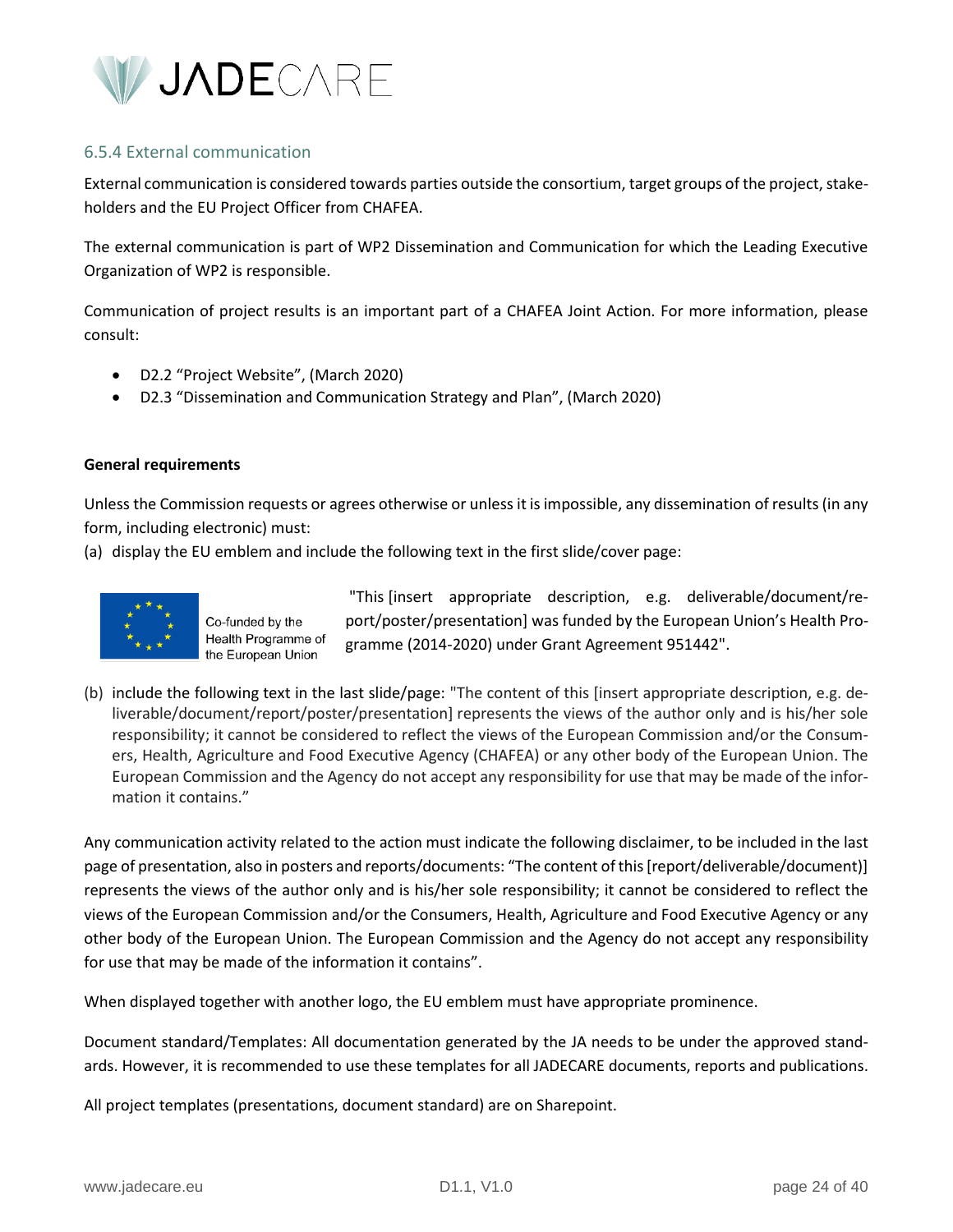

In order to maintain a common visual identity of JADECARE, all participants are asked to use the template provided for each kind of document

#### **Project Website**

The project website is set up for external communication purposes. It is a[t http://www.JADECARE.eu/.](http://www.jadecare.eu/) The project website will include information about the project, its objectives, interventions, methodology, results, beneficiaries and events.

#### <span id="page-24-0"></span>6.5.5. Document management - Sharepoint

JADECARE\_EU Sharepoint is the main document repository for the JADECARE Joint Action. All collaborators can have access to this Sharepoint site and need to request access from Janire Flores (jflores@KRONIKGUNE.org) and Jon Txarramendieta (*jtxarramendieta@KRONIKGUNE.org*).

The link to access the Sharepoint is[: https://KRONIKGUNE.sharepoint.com/sites/JADECARE\\_EU](https://kronikgune.sharepoint.com/sites/JADECARE_EU)

#### **Structure**

The **JADECARE** folder in Sharepoint will show the following structure:



#### FIGURE 3 – SHAREPOINT MAIN PAGE

#### **Document repository**

The Sharepoint is the JADECARE document repository, containing: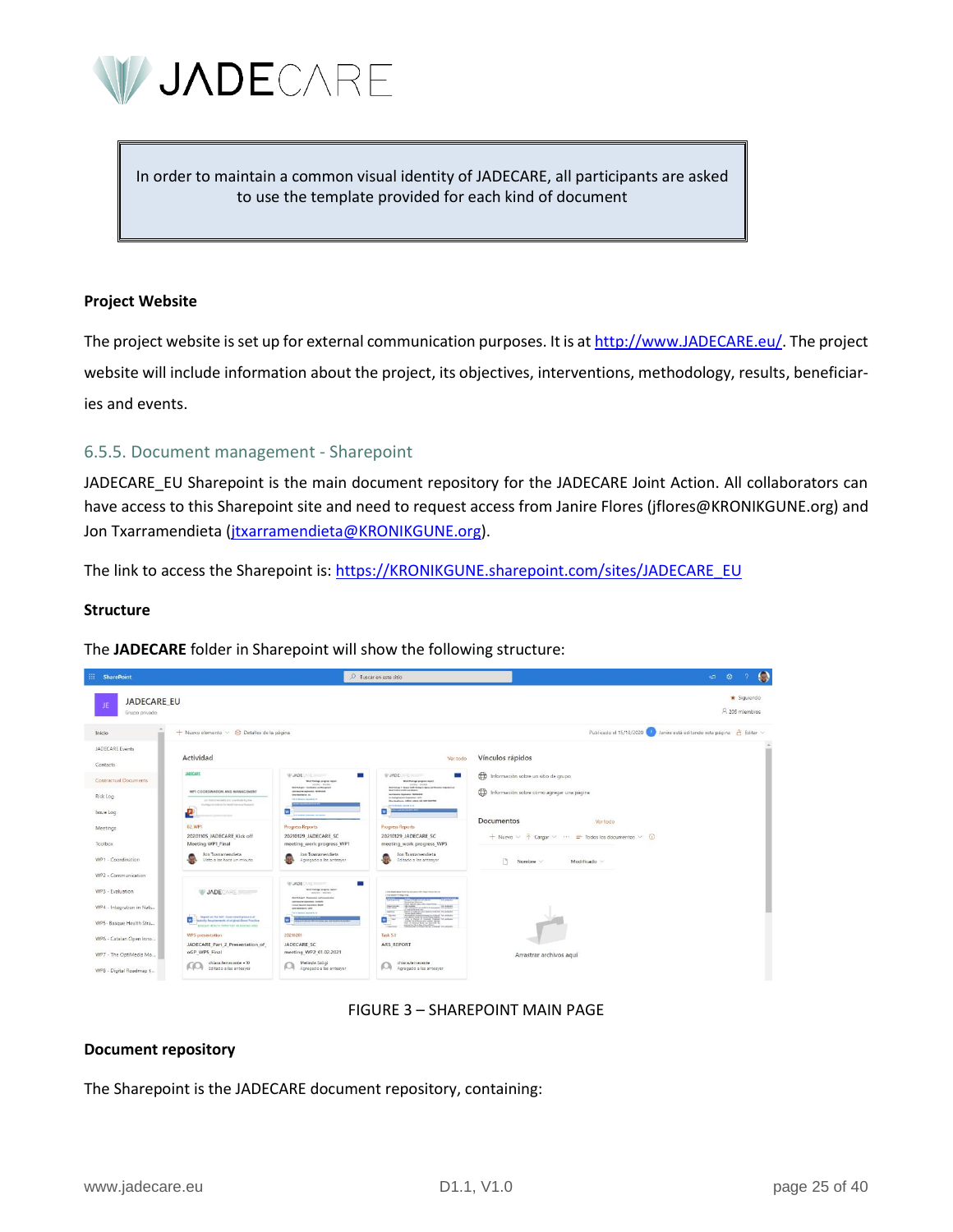

- Contracts and agreements
- Reports, deliverables submitted to the EC
- Internal documents
- Meetings (agenda, presentations, minutes)
- Templates for the administrative and financial reporting
- Templates for documents (deliverables, presentations)
- Contact lists.
- Handbook, guidance documents and tools
- Dissemination documents and event calendar

#### **Work Package folders**

The WP folders serve to include information on each WP. Each WP leader is responsible for managing his WP folder, by uploading, modifying or eliminating documents accordingly. This is a working area arranged by WPs, where all beneficiaries have permissions to edit the content of the folders, thus will be able to upload or download whatever they need, and exchange documents for daily work within the corresponding WP.

In order to maintain information updated at Sharepoint, each WP leader is responsible for updating and managing their WP folder

# <span id="page-25-0"></span>6.6. Financial Management

The financial management of JADECARE consists of supporting the adequate use of resources of the project as well as analysing/reviewing/supporting financial issues that could arise in the JA. The Financial Manager of the Coordination Team is responsible for the overall financial management.

Funding for CHAFEA projects is based on reimbursement of costs at a reimbursement rate. However, in order to provide beneficiaries with a float, certain amounts are granted at the beginning of the project. The payment schedule is mainly linked to the reporting periods and can be summarised as follows:

There are three main payment types:

#### 1. Pre-financing payment

The pre-financing payment is transferred from the European Commission to the coordinator. The coordinator then dispatches it to the Competent Authorities in accordance with their share of the project budget without unjustified delay. Then, eachCA will distribute the funds to their Affiliated entities (if any), accordingly to the budget set in the Grant Agreement.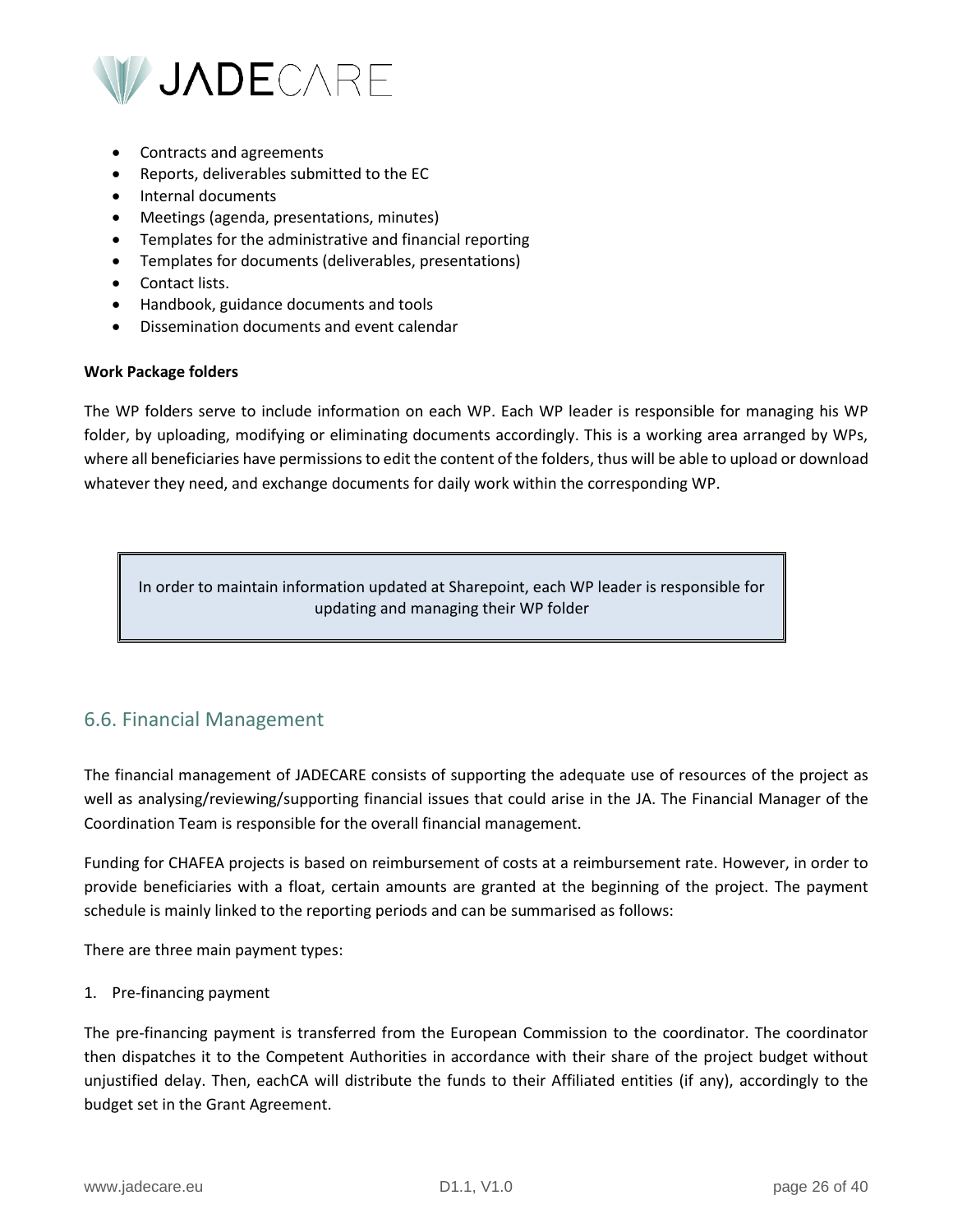

#### 2. Interim payments

Interim payments reimburse the eligible costs incurred for the implementation of the action during the corresponding reporting periods. Amounts to be received will depend on the costs claimed by each CA and after the approval by CHAFEA.

CHAFEA will pay to the Coordinator the amount due as interim payment within 90 days from receiving the periodic report.

The total amount of pre-financing and interim payments must not exceed 90% of maximum grant amount.<sup>6</sup>

3. Payment of the balance (Final payment)

The payment of the balance reimburses the remaining part of the eligible costs incurred by the beneficiaries for the implementation of the action.

Payment is subject to the approval of the final report. The amount due as the balance is calculated by CHAFEA by deducting the total amount of pre-financing and interim payments already made, from the final grant amount  $d$ etermined. $1$ 

#### **Keeping records- Supporting documentation** <sup>2</sup>

Both CAs and AEs must, for a period of five years after the payment of the balance, keep records and other supporting documentation in order to prove the proper implementation of the action and the declared costs to be eligible.

The documents need to be the original documents. Digital and digitalised documents are accepted if national law accepts these documents as originals.

BothCA and AEs must keep the records and documentation according to their usual cost accounting practices and internal control procedures. There must be a track between the amounts declared, the amounts recorded in accounts and the amounts stated in the supporting documentation (audit trail).

For the different cost categories, consider the following documents:

#### Direct personnel costs:

- monthly signed time sheets, time records for the number of hours declared.
- calculation of hourly rate.
- labour contracts.

 $1$  Article 16 GA, Payments and Payment arrangements

<sup>2</sup> Article 12 GA, Keeping records Supporting documentation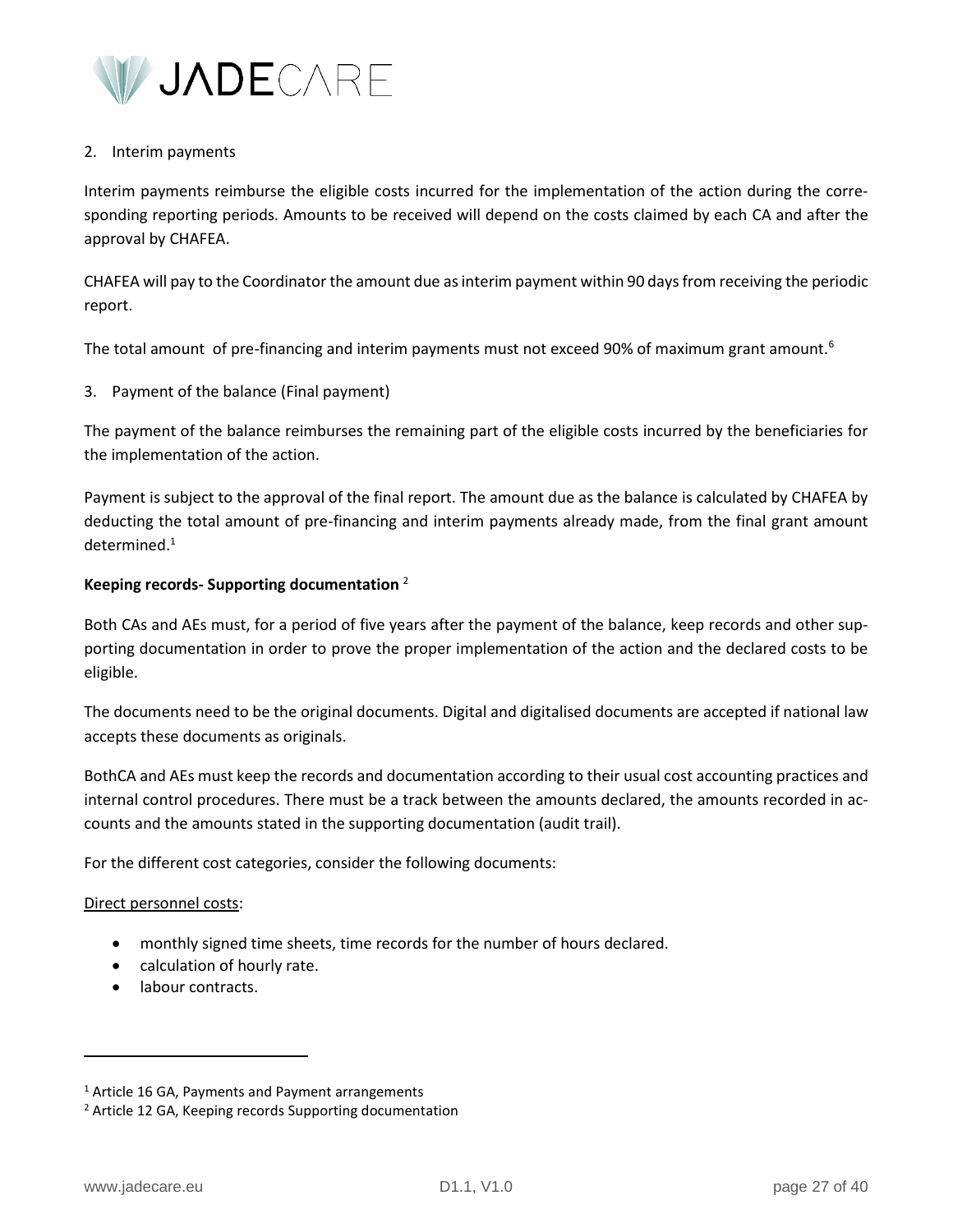

It is the responsibility of eachCA and AE to keep and file the hours worked on JADECARE, by collecting personal timesheet that must be signed by the worker and her/his supervisor. In case of audit, personal timesheets are part of the supporting documents that theCA and AE is obliged to keep for at least five years after the receipt of the last payment of the project.

The time sheets reporting template by CHAFEA is accessible in[: https://ec.europa.eu/chafea/health/beneficiaries](https://ec.europa.eu/chafea/health/beneficiaries-corner/templates/index_en.htm)[corner/templates/index\\_en.htm](https://ec.europa.eu/chafea/health/beneficiaries-corner/templates/index_en.htm)

Other direct costs (travel costs and related subsistence allowances, equipment costs, costs of other goods and services):

- quotations (sub)contracts.
- all receipts of expenditure.
- meeting docs: signed presence lists, minutes, agenda.
- calculations of depreciation costs charged to the project.

CAs and AEs will also keep and file invoices and vouchers supporting the direct costs claimed.

#### Direct costs of subcontracting:

- quotations (sub)contracts.
- signed (sub)contracts.

All the costs definitions, meanings and examples can be found in the JADECARE Grant Agreement and Consortium Agreement at the Sharepoint.

For example: Eligible and Non –eligible costs, Personnel Costs, Subcontracting, Other Direct Costs.

#### **Audit**

A Certificate on the Financial Statements (CFS) is requested for eachCA/AE if:

- The maximum EU contribution for the entity is EUR 200.000€ (reimbursement of actual costs) or more and
- The cumulative amount of EU contribution it requests as reimbursement of actual costs (and for which no certificate has yet been submitted) is EUR 150.000€ or more.

In the Grant Agreement, Annex 5, there is a model for the Certificate on Financial Statement (CFS).

The costs of the CFS are eligible only when it is required according to the cumulative conditions above.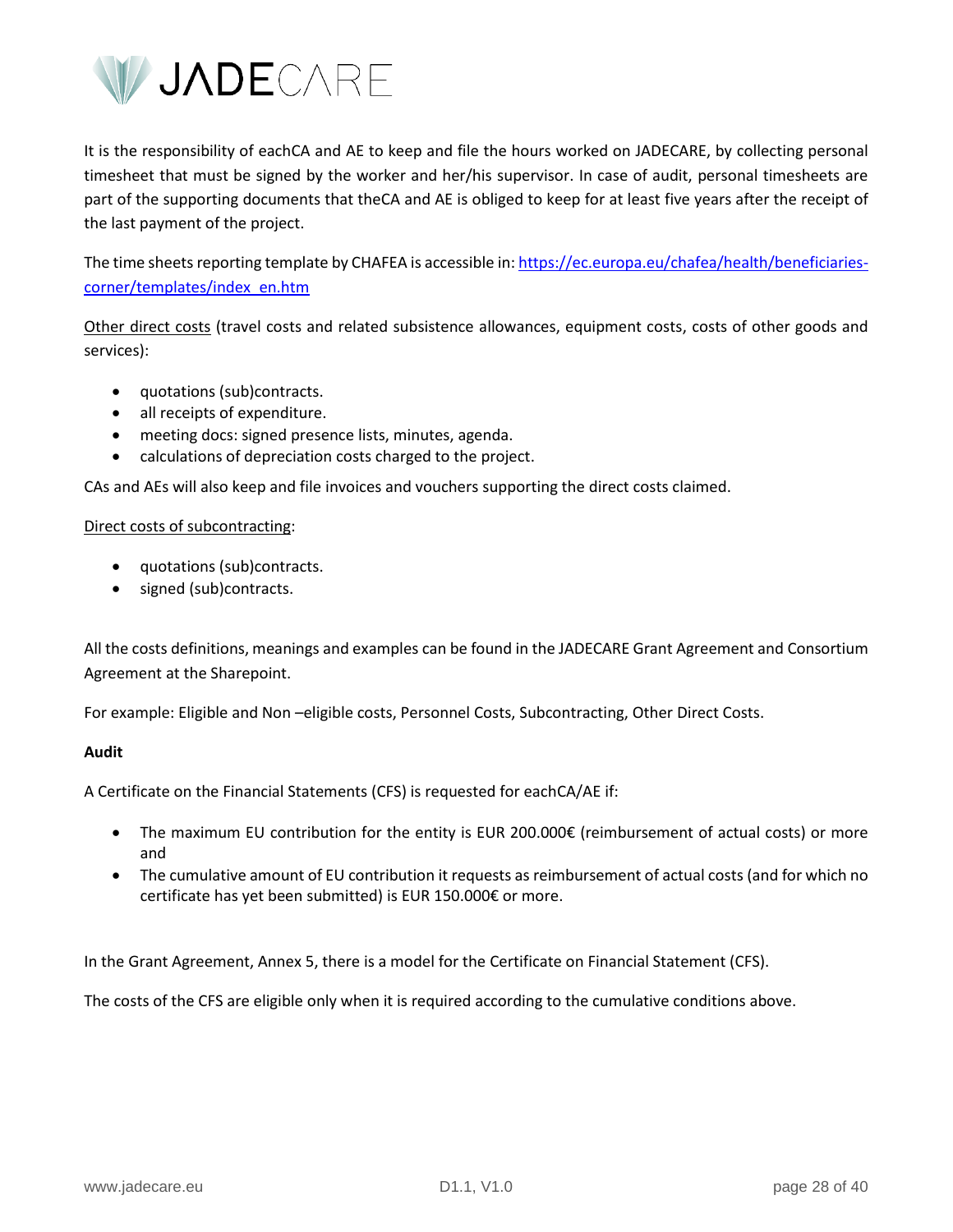

# <span id="page-28-0"></span>7.Reporting

This section presents the approach implemented to report on the overall progress of the JA. Two types of reporting will be used to measure the progress in JADECARE. Internal reports to the Coordinator and periodic reports to CHAFEA, both including technical and financial information.

All CAs and AEs will complete four internal reports and two reports to CHAFEA (periodic report 1 and final report).

The dates of these internal reports will be:

- Internal Report 1: Month 9
	- o Internal technical report 1
	- o Internal financial report 1
	- Internal Report 2: Month18 (before the RP1)
		- o Internal technical report 2
		- o Internal financial report 2
- Internal Report 3: Month 27
	- o Internal technical report 3
	- o Internal financial report 3
- Internal Report 4: Month 36 (before the Final Report)
	- o Internal technical report 4
	- o Internal financial report 4

The dates of the periodic reports to CHAFEA will be:

- Periodic Report 1: Month 18
	- o Periodic technical report (to be completed by the coordinator)
	- o Periodic financial report
- Final Report: Month 36
	- o Final technical report (to be completed by the coordinator)
	- o Final financial report

EachCA is responsible for submitting its internal technical and financial reports and the ones from their AEs to the Coordinator. CAs will collect the reports from their AEs in advance.

# <span id="page-28-1"></span>7.1 Internal reports

#### <span id="page-28-2"></span>1.1.1. Internal technical reports

KRONIKGUNE has prepared a Technical reporting template to collect information on the status of the JADECARE and the work done in each Work Package (see Appendix 2). This template will include:

- Summary of activity for each of the work packages and tasks in which it participates, including all notable results, progress and decisions made
- Deviations and corrective actions for each WP
- **■** Information on milestones
- Information of deliverables
- Significant achievements that can be disseminated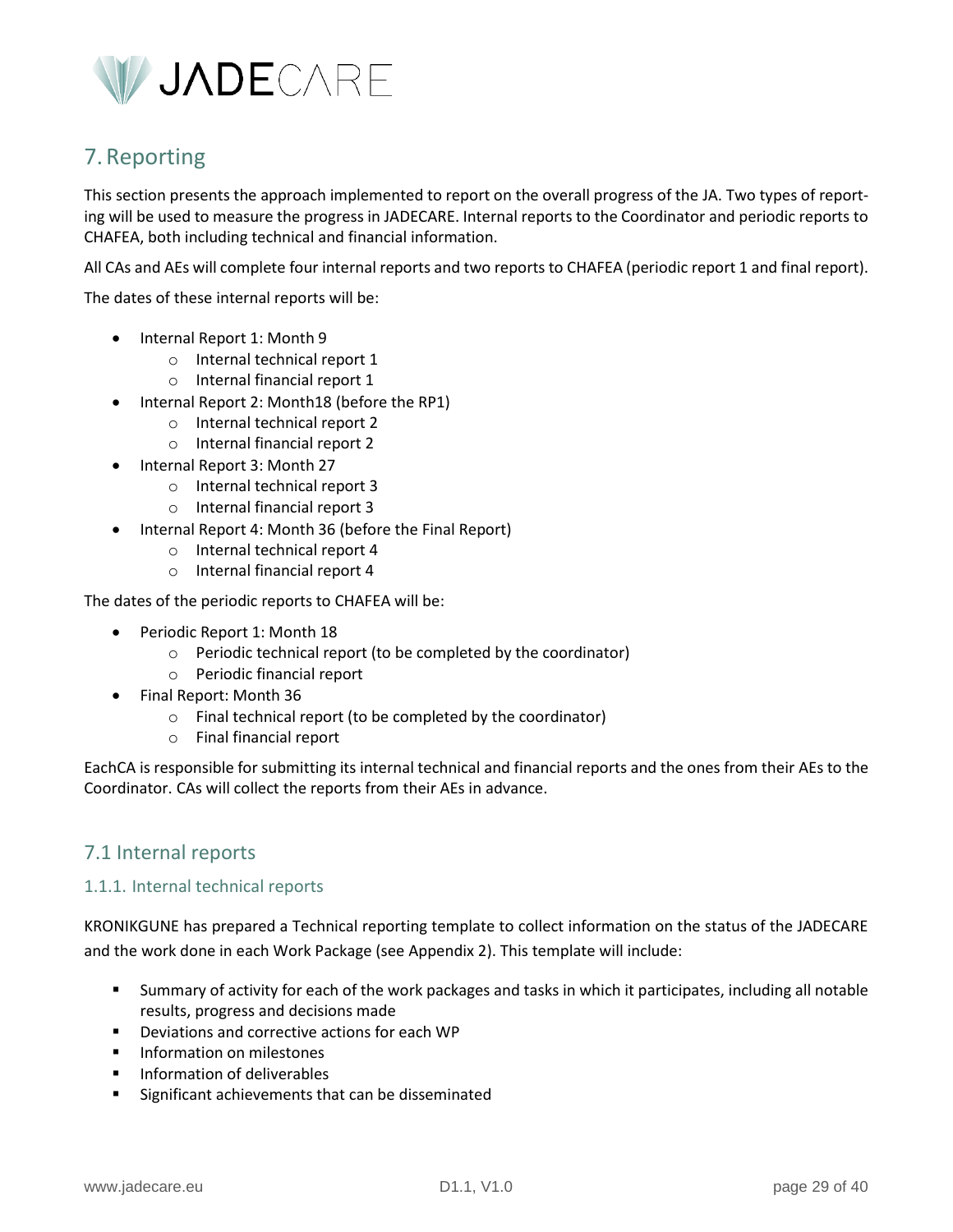

### <span id="page-29-0"></span>1.1.2. Internal financial reports

KRONIKGUNE has prepared a Financing Reporting template to collect information on the work done and the resources employed by each beneficiary, according to CHAFEA rules (see Appendix 3). It is an excel file based on the periodic financial report for CHAFEA Joint Actions. This is the template for each partners individual financial statement with all the details for eligible costs and Person Months allocated in each WP. These reports follow the JADECARE Financial Reporting guidelines (see Appendix 4).

**Submission deadline:** All reports will be submitted to the Coordinator duly filled in within 21 days after the end of the corresponding period. The first internal report ends on month 9, so KRONIKGUNE as coordinator will collect all the reports by month 10.

### <span id="page-29-1"></span>7.2. Periodic reporting

In the Participant Portal there is Continuous reporting functionality. It is activated at the time the project starts and it is continuously open for the beneficiaries to submit deliverables, to report on progress in achieving milestones, to follow up of critical risks, ethics issues, publications, communications activities, and the answers to the questionnaire on horizontal issues.

Following the end of each reporting period the functionality of periodic reporting in the Participant Portal will be activated. While the periodic reporting session is open in the electronic exchange system:

- EachCA will complete on-line their own Financial Statement and the financial reports of their AEs, if any, including the explanations on the use of resources (see Appendix 4, JADECARE Financial Reporting guidelines). Individual financial statement from each beneficiary and AE must detail actual costs incurred for the reporting period concerned.
- Coordinator will upload the Part B of the periodic technical report as a pdf document.

When the coordinator submits the periodic report, the IT tool will capture the information from the continuous reporting module in order to generate the Part A of the periodic technical report. The IT tool will consolidate the individual financial statements and it will generate automatically the report with explanations of the use of resources and the periodic summary financial statements, which corresponds to the request for payment.

Briefly, the steps are the following:

- Filling the statement by introducing the eligible costs of eachCA and its AEs for the period in the individual financial statement (active pdf-template) and submit to the coordinator for revision
- Final percentage of reimbursement will be calculated after we know all the costs that will be charged to the project (not exceeding 80% of the project budget)
- After the agreement of the coordination upload the financial statement to the EU portal, and fill the breakdown numbers in the portal with the data of the revised statement
- The PFSIGN of the CA signs the form

For more information, please check:

- [https://ec.europa.eu/chafea/health/beneficiaries-corner/templates/index\\_en.htm](https://ec.europa.eu/chafea/health/beneficiaries-corner/templates/index_en.htm)
- [https://ec.europa.eu/research/participants/docs/h2020-funding-guide/index\\_en.htm](https://ec.europa.eu/research/participants/docs/h2020-funding-guide/index_en.htm)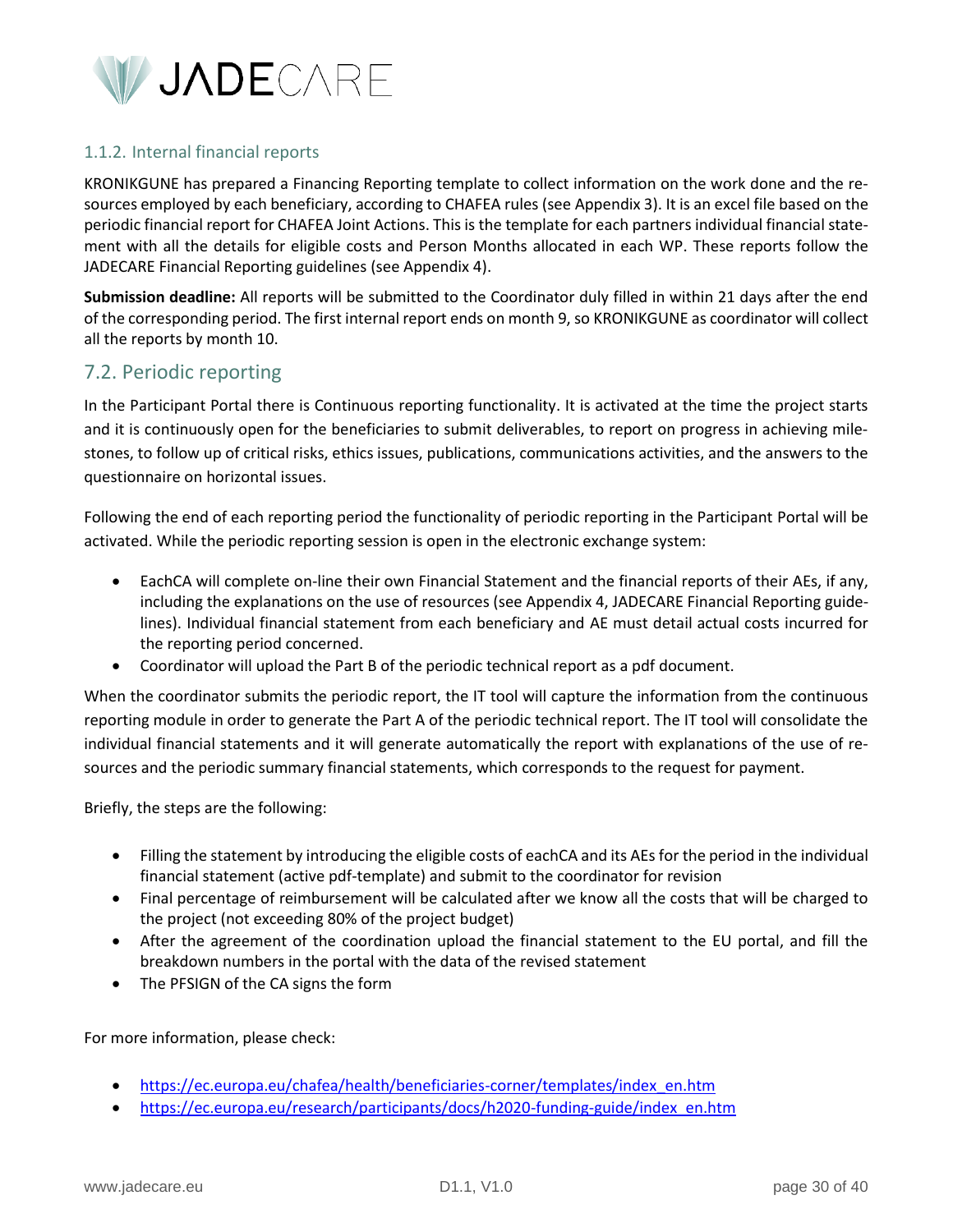

# <span id="page-30-0"></span>8.Appendix 1: General procedure for JADECARE Steering Committee meetings

Bi-weekly meetings will join Steering Committee (SC) members, this is, WP1 to 8 Lead teams. Steering Committee (SC) meetings aim to monitor the progress of WPs, detect any risk and issues and allow communication among the consortium.

#### **Methodology for bi-weekly progress meetings**

SC meetings will be held by the Coordinator bi-weekly, on Mondays from 11:00 to 12:30 CET, starting from the 23<sup>rd</sup> of November 2020 till the end of the JA.

Agenda and telco details will be shared in advance by the Coordinator.

All WPLeads must be represented. If required, specific members can be invited by SC members to attend these meetings. Any other member of the consortium is welcome to attend.

Three documents will be completed by WP leaders in advance to each meeting:

- WP work progress report
- Risk Log
- Issue Log

These documents will be available in JADECARE\_EU Sharepoint:

- **WP work progress report**, in JADECARE\_EU Sharepoint (Meetings > Steering Committee > SC meetings\_work progress\_template) (one WP progress report for each WP)
- **Risk Log**, in JADECARE\_EU Sharepoint (one common Risk Log document including all WPs)
- **Issue Log**, in JADECARE\_EU Sharepoint (one common Issue Log document including all WPs)
- Each WP is responsible to update these documents following the instructions as below.

#### **Instructions to complete WP Work Progress Report**

- Work progress report template can be found in JADECARE\_EU Sharepoint (Meetings > Steering Committee > SC meetings\_work progress\_template).
- Reporting is from the Monday of the week of the last SC meeting to end of business on the Friday of the previous week to the next SC meeting.
- Each WP Leading Executive Organization (WP LEO) is responsible for its fulfillment. When required, each WP LEO asks Task leaders to contribute to the report.
- WP LEO uploads the report to the Sharepoint (Meetings > Steering Committee > yyyy/mm/dd) on the Friday before the meeting.
- It is highly recommended to be brief and use bullet points try to not exceed 2 pages

#### **Progress Reporting template**

Has three parts:

Part A: Add any timely decisions required by the SC.

Part B:

• For Dissemination and Communication and WP Management activities, add: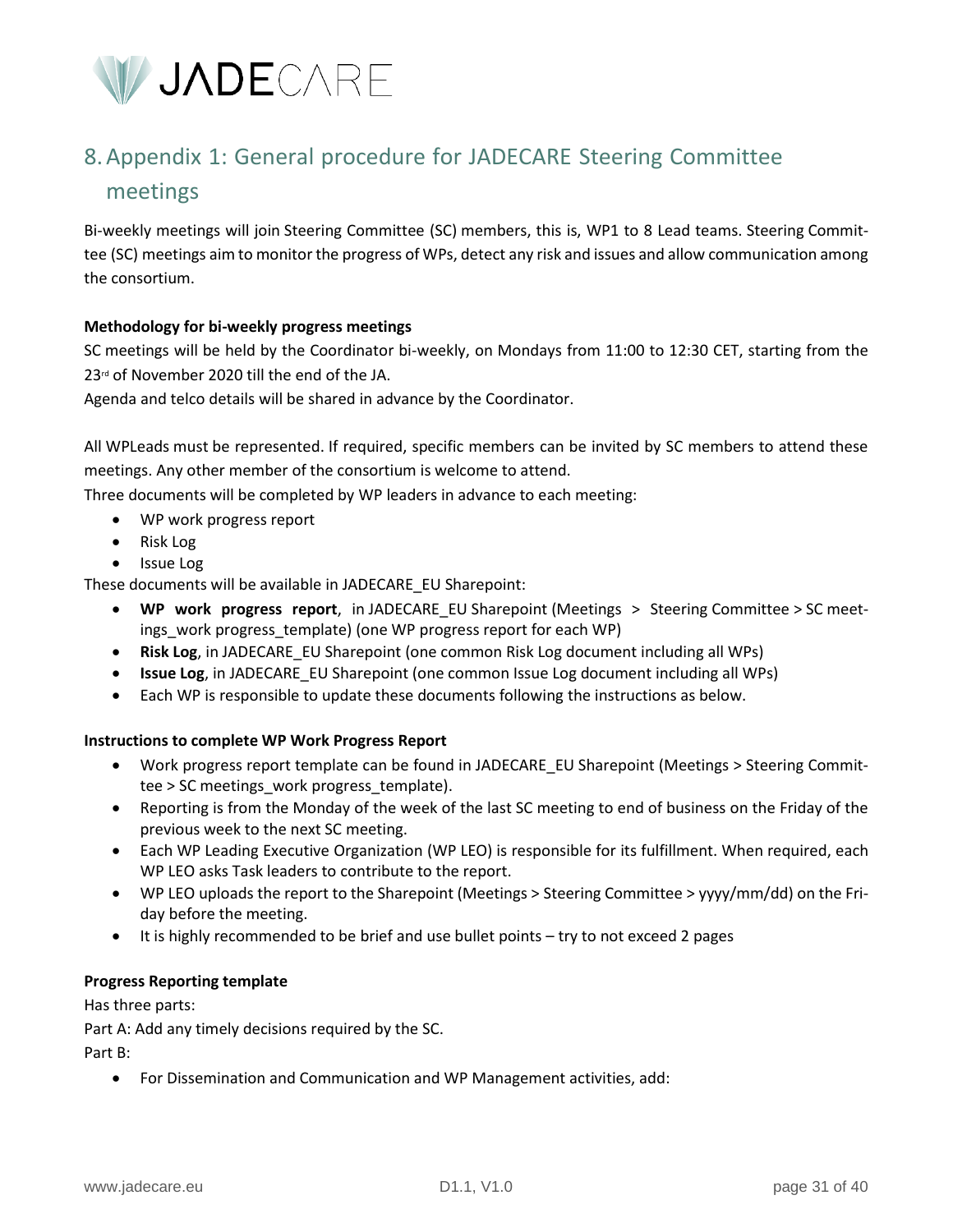

- Activities Undertaken (From Monday of the week of the last meeting to Friday of the week previous to the next meeting)
- Activities Planned for the following two weeks
- For each of the WP tasks, add:
- Activities Undertaken, Significant Outputs and Results and Key Challenges for the previous 2 weeks (From Monday of the week of the last meeting to Friday of the week previous to the next meeting).
- Activities Planned for the following two weeks

Part C: Add status and plan (if not completed) for each deliverable.

#### **Risk and Issue Log**

- Risk definition: A risk is an uncertain event that should it occur will affect the achievement of the project objectives.
- Issue definition: An issue is an event that has occurred that will or has potential to impact on the achievement of project objectives. Therefore, a risk may happen, but an issue already has.
- The Risk and Issue Log documents are based on the PM<sup>2</sup> v3.0 templates.

#### **Instructions for completion the Risk and Issue Logs**

- Risk Log and Issue Log are found in JADECARE\_EU Sharepoint
- Reporting is from the Monday of the week of the last SC meeting to end of business on the Friday of the previous week to the next SC meeting.
- Each WP LEO is responsible for their fulfillment.
- Categories marked with asterisk are compulsory.
- WP LEO will complete the common Risk and Issue Logs directly on the Sharepoint the Friday before the meeting.
- Coordinator will download a copy of both documents and will share with partners to be discussed during the meeting. These versions will be dated and attached to the minutes of the meeting.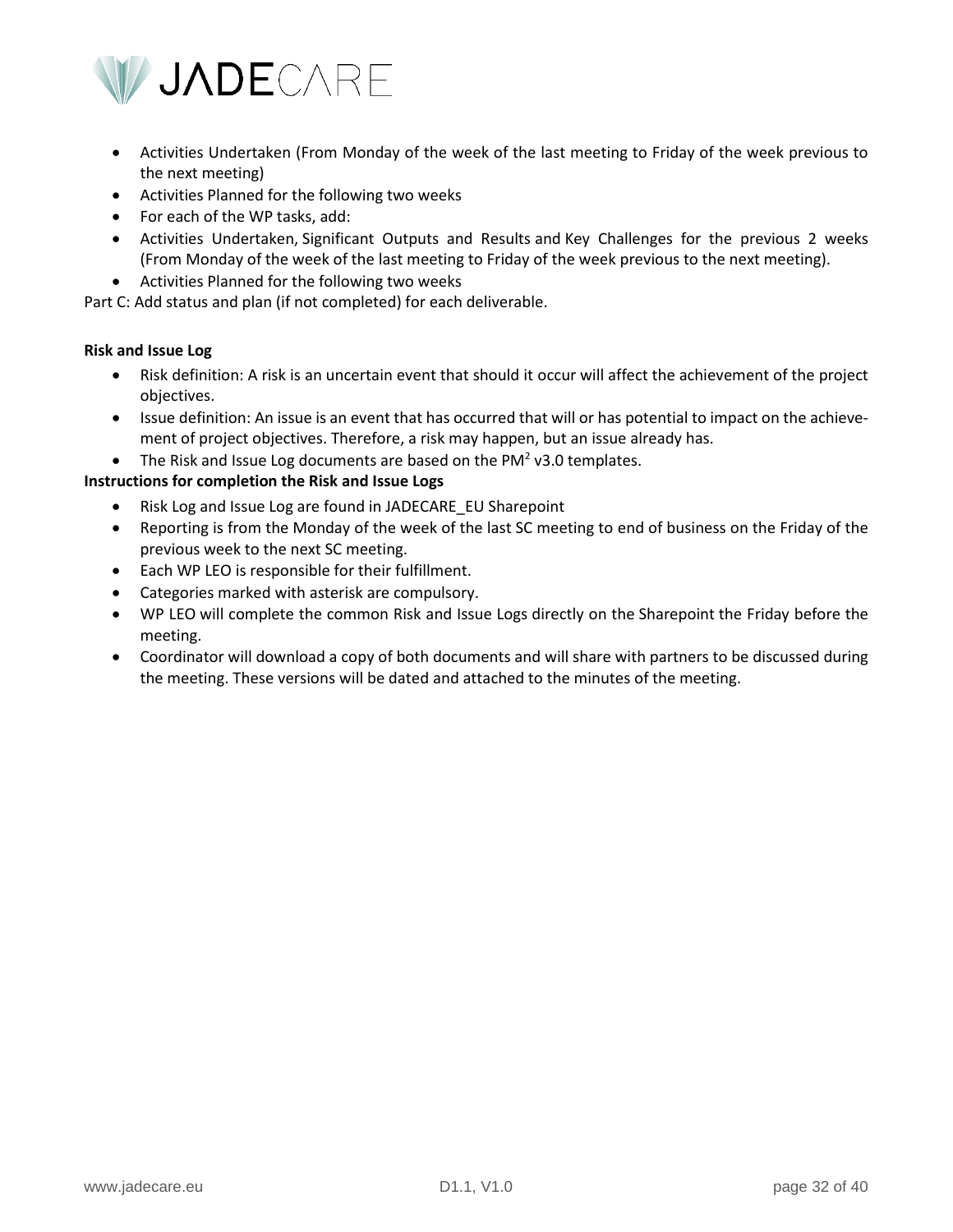

# <span id="page-32-0"></span>9.Appendix 2: JADECARE Technical Reporting Template

| <b>Competent Authority</b>                                |  |  |
|-----------------------------------------------------------|--|--|
| <b>Affiliated Entity (for</b>                             |  |  |
| AE's reports)                                             |  |  |
| <b>Reporting Period</b>                                   |  |  |
| <b>Completed by</b>                                       |  |  |
| <b>Date of Completion</b>                                 |  |  |
| Return the completed report to:                           |  |  |
| jtxarramendieta@KRONIKGUNE.com and jflores@KRONIKGUNE.org |  |  |
| <b>Deadline:</b>                                          |  |  |

## **1. Activity (to be completed WP Leading Executive Organizations)**

| <b>WP Number</b>                                                                                 |  |                      |  |                    |  |
|--------------------------------------------------------------------------------------------------|--|----------------------|--|--------------------|--|
| <b>Task Number</b>                                                                               |  | <b>Planned Start</b> |  | <b>Planned End</b> |  |
|                                                                                                  |  | <b>Actual Start</b>  |  | <b>Actual End</b>  |  |
| Task Title (X.1)                                                                                 |  |                      |  |                    |  |
| Summary of Activity (including all notable results, progress and decisions made) (200 words max) |  |                      |  |                    |  |
| Task Title (X.n)                                                                                 |  |                      |  |                    |  |
| Summary of Activity (including all notable results, progress and decisions made) (200 words max) |  |                      |  |                    |  |
|                                                                                                  |  |                      |  |                    |  |

# **2. DEVIATIONS AND CORRECTIVE ACTIONS (to be completed WP Leading Executive Organizations)**

For each significant deviation, please describe proposed corrective actions

| Deviations (100 words max) | Proposed corrective actions (100 words max) |
|----------------------------|---------------------------------------------|
|                            |                                             |
|                            |                                             |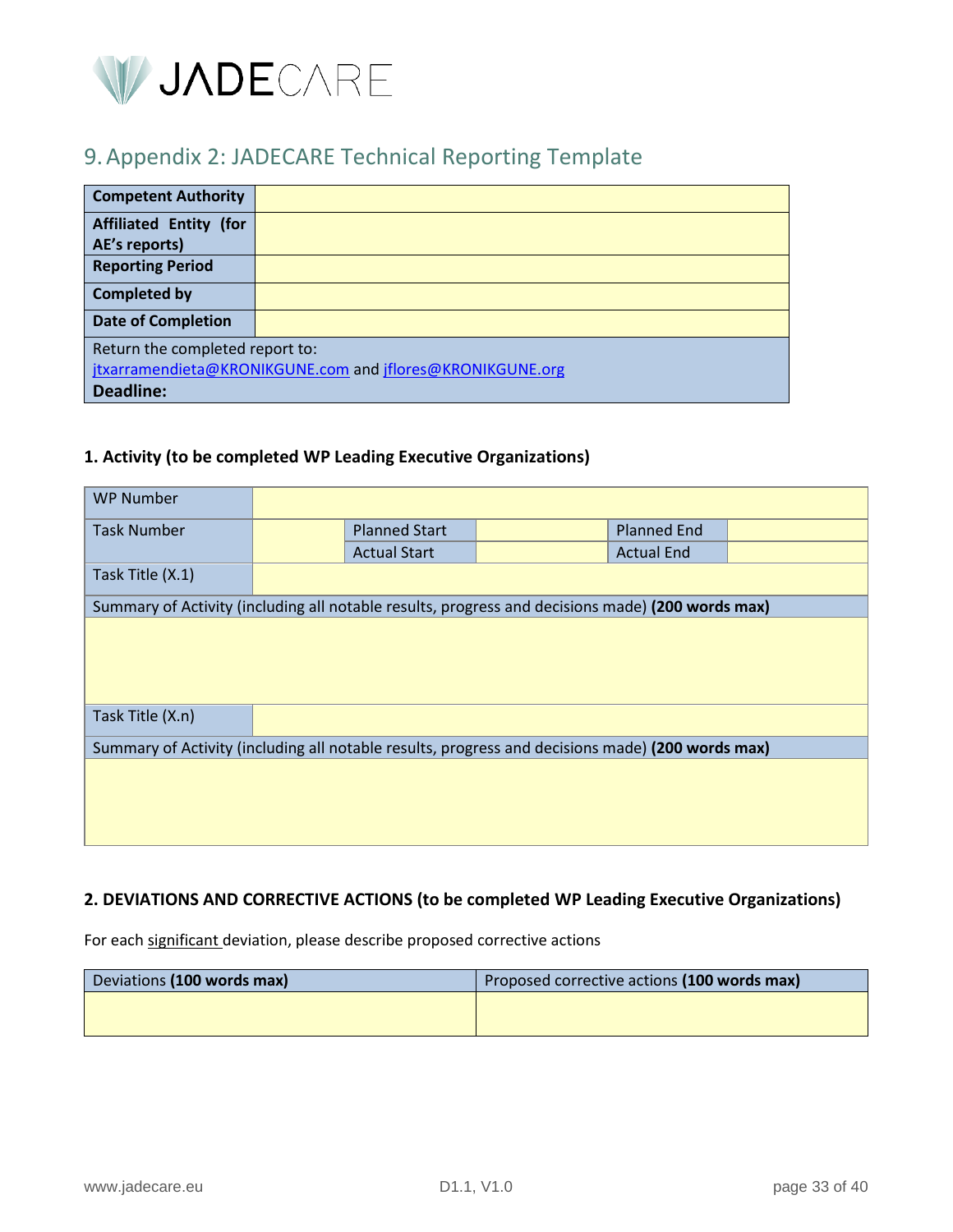

### **3. MILESTONES (to be completed by the WP Leading Executive Organizations)**

Please complete for each milestone

| Number | <b>Milestone Title</b> | Due Month | Status |
|--------|------------------------|-----------|--------|
|        |                        |           |        |
|        |                        |           |        |
|        |                        |           |        |
|        |                        |           |        |
|        |                        |           |        |
|        |                        |           |        |

#### **4. DELIVERABLES (to be completed by the WP Leading Executive Organizations)**

Please complete for each deliverable

| <b>Number</b> | Deliverable Title | Due Month | Status |
|---------------|-------------------|-----------|--------|
|               |                   |           |        |
|               |                   |           |        |
|               |                   |           |        |
|               |                   |           |        |

#### **4. SIGNIFICANT ACHIEVEMENTS (to be completed by WP leaders and project coordinator)**

Please provide a high-level summary of significant achievements that can be publically disseminated – good news stories, publications, etc, that can be highlighted to CHAFEA

| <b>WP</b> | Description (100 words max) |
|-----------|-----------------------------|
|           |                             |
|           |                             |
|           |                             |
|           |                             |
|           |                             |
|           |                             |
|           |                             |
|           |                             |
|           |                             |
|           |                             |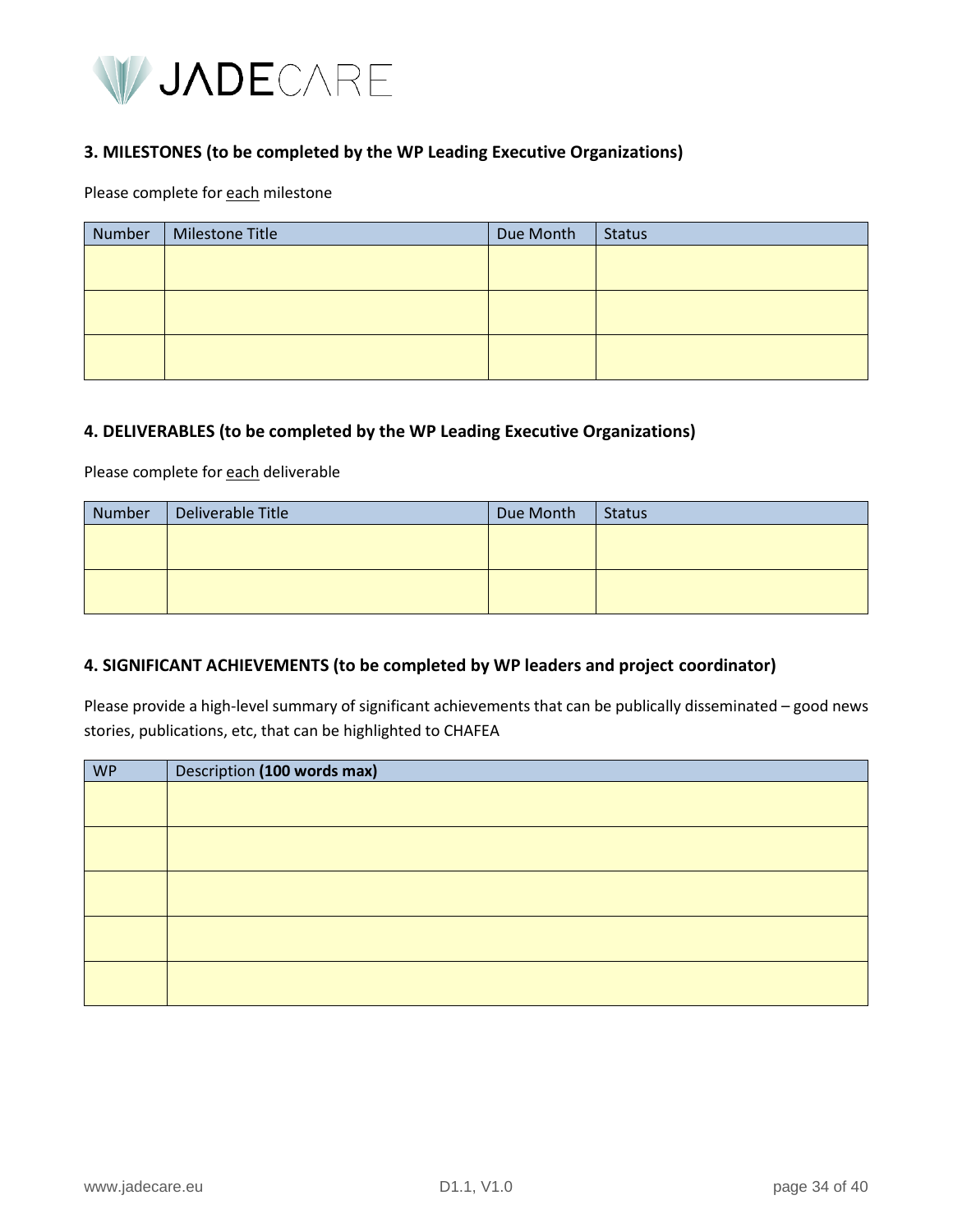

# 10. Appendix 3: JADECARE Financial Reporting Template

Important notes:

- Please, be aware of your individual budget detailed in the Grant Agreement.
- For personnel, please include as many rows as personnel to be reported by WP.

#### A. **Direct Personnel Costs**

| Nº Organ-<br>ization | <b>Acronym Or-</b><br>ganization | <b>Country</b> | <b>Name/Function</b> | <b>WP</b> | <b>Number of hours</b><br>worked for the<br>project | Hourly Rate $(\epsilon)$ | Total Cost $(\epsilon)$ |
|----------------------|----------------------------------|----------------|----------------------|-----------|-----------------------------------------------------|--------------------------|-------------------------|
|                      |                                  |                |                      |           |                                                     |                          |                         |

- <span id="page-34-0"></span>• Nº Beneficiary: Nº of Beneficiary according to the "List of Beneficiaries" in Annex 1 of the JADECARE GA (part A)
- Acronym Beneficiary: Acronym according to the "List of Beneficiaries" in Annex 1 (part A)
- Country: Country according to the "List of Beneficiaries" in Annex 1 (part A)
- Name/Function: Name and function to the person reporting the personnel costs.
- WP: Number of the WP to report the hours. (i.e. for WP1, the data is "1")
- Number of hours worked for the project: Include the number of hours worked for the project for that person -> Time sheets
- Hourly Rate: Hourly rate calculated according to your instruction's rules (-> see section 5 and 6) Total Costs are automatically calculated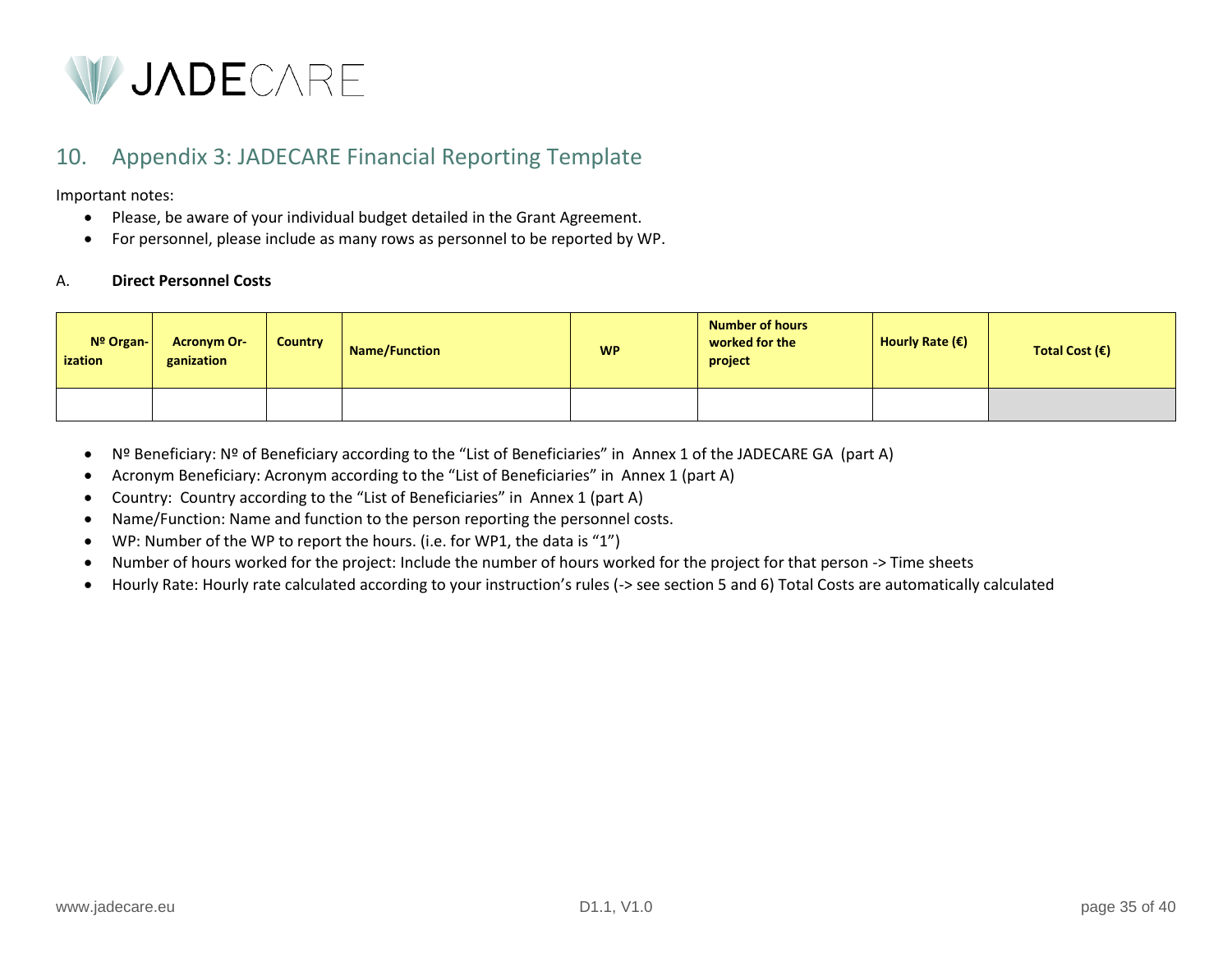

#### **B. Direct Cost of Subcontracting (Only for Beneficiaries with subcontracting Costs)**

| Nº Benefi-<br>ciary | <b>Acronym Organi-</b><br>zation | <b>Country</b> | <b>Invoice Number</b> | <b>WP</b> | <b>Subcontractor</b> | <b>Description of task</b> | Price $(\epsilon)$ |
|---------------------|----------------------------------|----------------|-----------------------|-----------|----------------------|----------------------------|--------------------|
|                     |                                  |                |                       |           |                      |                            |                    |

- Nº Beneficiary: Nº of Beneficiary according to the "List of Beneficiaries" in Annex 1 (part A)
- Acronym Beneficiary: Acronym according to the "List of Beneficiaries" in Annex 1 (part A)
- Invoice Number: Include the invoice number
- WP: Number of the WP where the subcontracting cost is allocated according to the budget
- Subcontractor: Name of the subcontractor
- Description of the Task: Description of the subcontracting task (according to Annex 1) Price:
- Price €: Include the cost of subcontracting

#### **C. Other Direct Cots**

#### C1. Travel

| N <sup>2</sup> | Acro-<br>nym | Country Code   Name of the person travel-<br>ling/Meeting/Place | <b>WP</b> | <b>Travel</b><br><b>Costs</b> | Accommoda-<br>tion Costs $\vert$ N <sup>o</sup> of days | <b>Daily</b><br>Rate | Total Costs $(\epsilon)$ |
|----------------|--------------|-----------------------------------------------------------------|-----------|-------------------------------|---------------------------------------------------------|----------------------|--------------------------|
|                |              |                                                                 |           |                               |                                                         |                      |                          |

- Name of the person travelling/meeting/place: Name of the person, the meeting and the place and date of the meeting
- WP: WP number to report the travel to
- Travel Costs: Total travel costs (i.e. flight, train, taxi, bus, parking, etc.)
- Accommodation Costs: Total costs for accommodation
- Nº of days: Total number of days to calculate the subsistence costs according to your organization's rules
- Daily rate (subsistence): Daily subsistence costs according to your organization's rules
	- o If your organization does not work with daily rates but reimbursement of real subsistence costs, include 1 in the cell Nº of days and the total subsistence costs in the cell "Daily Rate"
- Total costs are automatically calculated with the formula:  $e=a+b+(c*d)$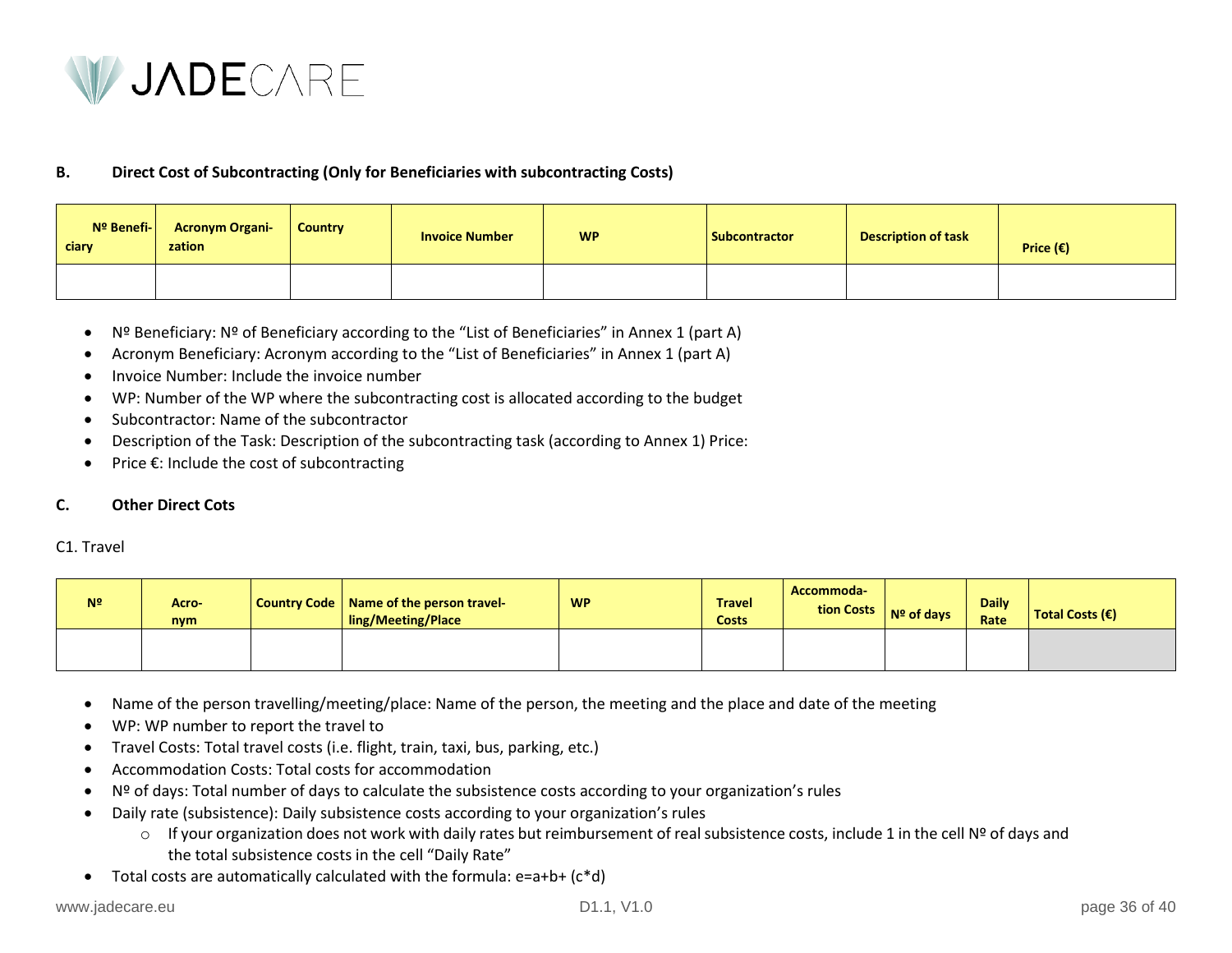

### C3. Other Goods and services

| N <sup>2</sup> | Acro-<br>nym | Country Code   Invoice Number | <b>WP</b> | <b>Description of service or</b><br>good | $\vert$ Cost ( $\epsilon$ ) |
|----------------|--------------|-------------------------------|-----------|------------------------------------------|-----------------------------|
|                |              |                               |           |                                          |                             |

- Invoice number: Include the invoice number
- WP: Number of the WP to report the other goods and services, according to the Annex 1 of the Grant Agreement and the Appendix 4: Financial Reporting guidelines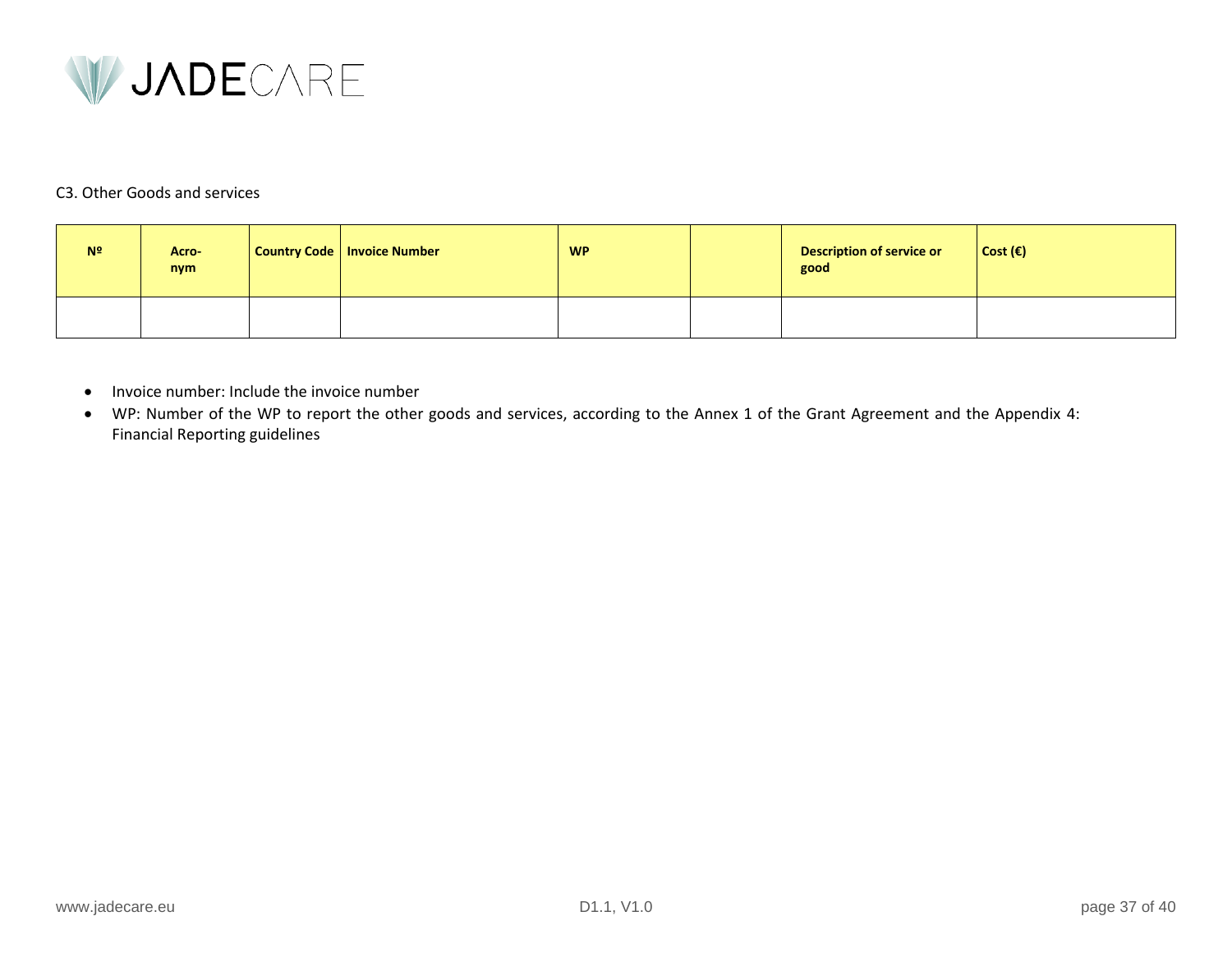<span id="page-37-0"></span>V JADECARE

# 11. Appendix 4: Financial Reporting guidelines

The purpose of the Financial Reporting is gathering and monitoring of data on levels and types of expenditure, across the consortium, with a view to presenting a single set of data that can be used, by all beneficiaries, in mid- and end-term reports to the Funding Authority (CHAFEA). All CAs must complete their own financial statements, including the information of their AEs.

Please review the Article 6 of the JADECARE Grant Agreement to inform about the eligible and ineligible actual costs.

EachCA and AE will explain in the individual financial statement how the resources were used during the period reported: for each cost declare, the partner will be prompted to give a justification:

### **A. Direct personnel costs- line**

Declare here beneficiaries' direct personnel costs as **actual costs.**

Types of eligible personnel costs:

A.1 Personnel costs are eligible, if they are related to personnel working for the partner under an employment contract and assigned to the action. They must be limited to salaries (including during parental leave), social security contributions, taxes and other costs included in the remuneration, if they arise from national law or the employment contract.

A.2 The costs for natural persons working under a direct contract with the beneficiary other than an employment contract are eligible personnel costs, if:

- a) the person works under conditions similar to those of an employee (in particular regarding the way the work is organized, the tasks that are performed and the premises where they are performed)
- b) the result of the work carried out belongs to the beneficiary (unless exceptionally agreed otherwise)
- c) the costs are not significantly different from those for personnel performing similar tasks under an employment contract with the beneficiary.

Personnel costs must be calculated as follows:

### *Personnel Costs = Hourly rate x nº of Actual hours worked in the action*

**Hourly rate** multiplied by the number of **actual hours** worked on the action. The number of actual hours declared for a person must be identifiable and verifiable. Keep time records. The total number of hours declared in EU grants, for a person for a year, cannot be higher than the annual productive hours used for the calculations of the hourly rate.

The **hourly rate** is:

### *Hourly rate= Actual annual personnel costs / nº of Annual productive hours*

**For personnel costs declared as actual costs:** the hourly rate is calculated per full financial year, as follows: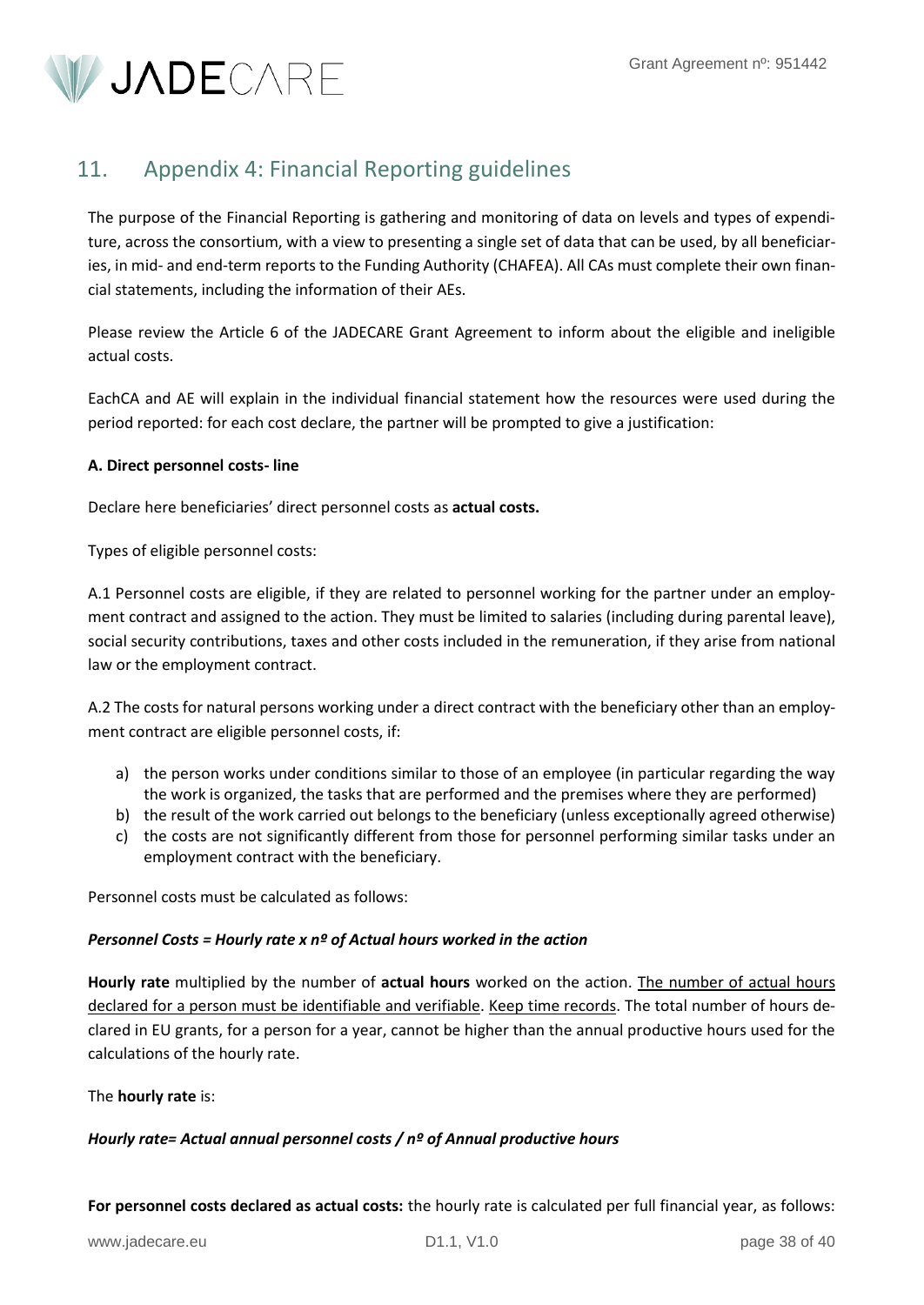

actual annual personnel costs (excluding additional remuneration) for the person divided by number of annual productive hours.

Using the personnel costs and the number of productive hours for each full financial year covered by the reporting period concerned. If a financial year is not closed at the end of the reporting period, the beneficiaries must use the hourly rate of the last closed financial year available.

For the **number of annual productive hours**, the beneficiaries may choose one of the following:

- 1. Fixed number of hours: 1 720 hours for persons working full time (or corresponding pro-rata for persons not working full time).
- 2. Individual annual productive hours: the total number of hours worked by the person in the year for the beneficiary, calculated as follows:

Annual workable hours of the person (according to the employment contract, applicable collective labour agreement or national law) plus overtime worked minus absences (such as sick leave and special leave.

Annual workable hours mean the period during which the personnel must be working, at the employer's disposal and carrying out his/her activity or duties under the employment contract, applicable collective labour agreement or national working time legislation. If the contract (or applicable collective labour agreement or national working time legislation) does not allow determining the annual workable hours, this option cannot be used.

3. Standard annual productive hours: the standard number of annual hours generally applied by the beneficiary for its personnel in accordance with its usual cost accounting practices. This number must be at least 90% of the *standard annual workable hours*. If there is no applicable reference for the standard annual workable hours, this option cannot be used.

For all options, the actual time spent on parental leave by a person assigned to the action may be deducted from the number of annual productive hours.

### **C. Other Direct Costs- line**

C1. Travel costs and related subsistence allowances (including related duties, taxes and charges such as nondeductible value added tax (VAT) paid by the beneficiary) are eligible if they are in line with the beneficiary's usual practices on travel.

C2. The depreciation costs of equipment, infrastructure or other assets (new or second-hand) as recorded in the beneficiary's accounts are eligible, if they were purchased in accordance with Article 10.1.1 and written off in accordance with international accounting standards and the beneficiary's usual accounting practices.

C3. Costs of other goods and services (including related duties, taxes and charges such as non-deductible value added tax (VAT) paid by the beneficiary) are eligible, if the following applies:

• Must be directly linked to and necessary to implement the action